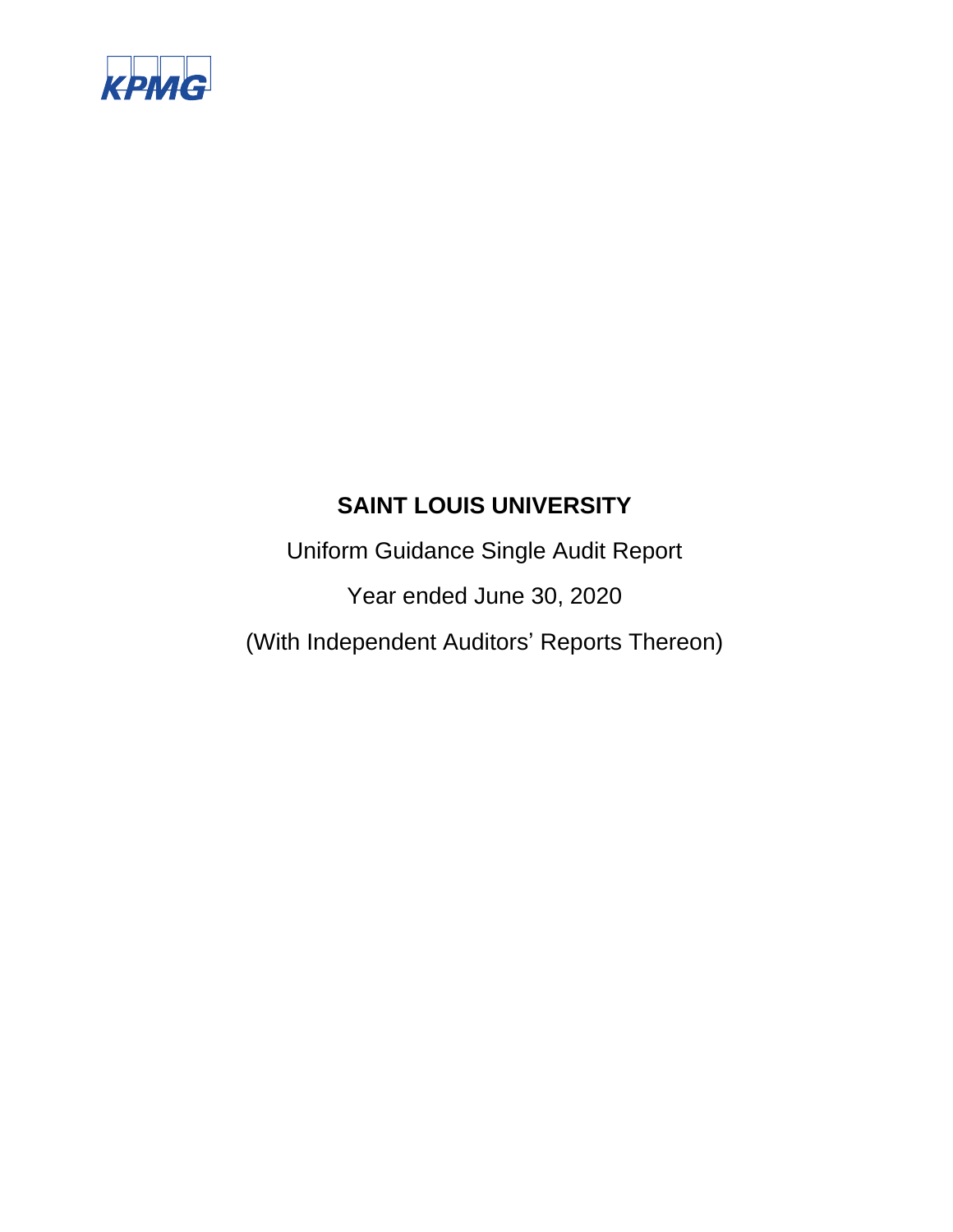Uniform Guidance Single Audit Report Year ended June 30, 2020

# **Table of Contents**

|                                                                                                                                                                                                                          | Page(s)   |
|--------------------------------------------------------------------------------------------------------------------------------------------------------------------------------------------------------------------------|-----------|
| Independent Auditors' Report on Internal Control over Financial Reporting and on Compliance<br>and Other Matters Based on an Audit of Financial Statements Performed in Accordance<br>With Government Auditing Standards | $1 - 2$   |
| Independent Auditors' Report on Compliance for Each Major Federal Program; Report on<br>Internal Control over Compliance; and Report on Schedule of Expenditures of Federal<br>Awards Required by the Uniform Guidance   | $3 - 5$   |
| Schedule of Expenditures of Federal Awards                                                                                                                                                                               | $6 - 17$  |
| Notes to Schedule of Expenditures of Federal Awards                                                                                                                                                                      | $18 - 19$ |
| Schedule of Findings and Questioned Costs                                                                                                                                                                                | $20 - 25$ |
| Saint Louis University's audited consolidated financial statements, as of and for the year ended<br>June 30, 2020, are separately attached hereto.                                                                       |           |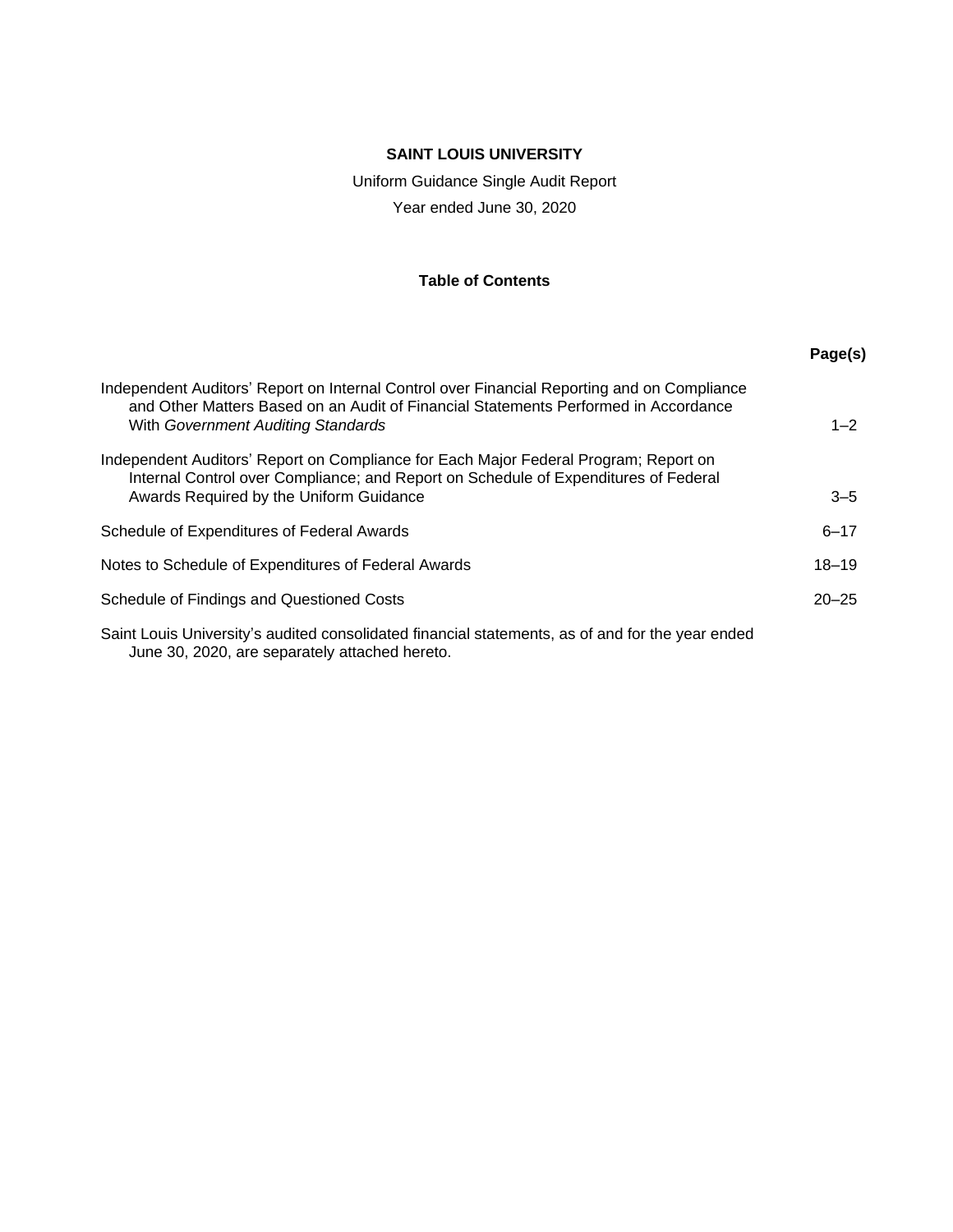

KPMG LLP Suite 900 10 South Broadway St. Louis, MO 63102-1761

# **Independent Auditors' Report on Internal Control Over Financial Reporting and on Compliance and Other Matters Based on an Audit of Financial Statements Performed in Accordance With** *Government Auditing Standards*

The Board of Trustees Saint Louis University:

We have audited, in accordance with the auditing standards generally accepted in the United States of America and the standards applicable to financial audits contained in *Government Auditing Standards*, issued by the Comptroller General of the United States, the consolidated financial statements of Saint Louis University, which comprise the consolidated statement of financial position as of June 30, 2020, and the related consolidated statements of activities, and cash flows for the year then ended, and the related notes to the consolidated financial statements, and have issued our report thereon dated October 30, 2020.

# **Internal Control Over Financial Reporting**

In planning and performing our audit of the consolidated financial statements, we considered Saint Louis University's internal control over financial reporting (internal control) as a basis for designing audit procedures that are appropriate in the circumstances for the purpose of expressing our opinion on the consolidated financial statements, but not for the purpose of expressing an opinion on the effectiveness of Saint Louis University's internal control. Accordingly, we do not express an opinion on the effectiveness of Saint Louis University's internal control.

A deficiency in internal control exists when the design or operation of a control does not allow management or employees, in the normal course of performing their assigned functions, to prevent, or detect and correct, misstatements on a timely basis. A material weakness is a deficiency, or a combination of deficiencies, in internal control, such that there is a reasonable possibility that a material misstatement of the entity's financial statements will not be prevented, or detected and corrected on a timely basis. A significant deficiency is a deficiency, or a combination of deficiencies, in internal control that is less severe than a material weakness, yet important enough to merit attention by those charged with governance.

Our consideration of internal control was for the limited purpose described in the first paragraph of this section and was not designed to identify all deficiencies in internal control that might be material weaknesses or significant deficiencies. Given these limitations, during our audit we did not identify any deficiencies in internal control that we consider to be material weaknesses. However, material weaknesses may exist that have not been identified.

### **Compliance and Other Matters**

As part of obtaining reasonable assurance about whether Saint Louis University's consolidated financial statements are free from material misstatement, we performed tests of its compliance with certain provisions of laws, regulations, contracts, and grant agreements, noncompliance with which could have a direct and material effect on the financial statements. However, providing an opinion on compliance with those provisions was not an objective of our audit, and accordingly, we do not express such an opinion. The results of our tests disclosed no instances of noncompliance or other matters that are required to be reported under *Government Auditing Standards*.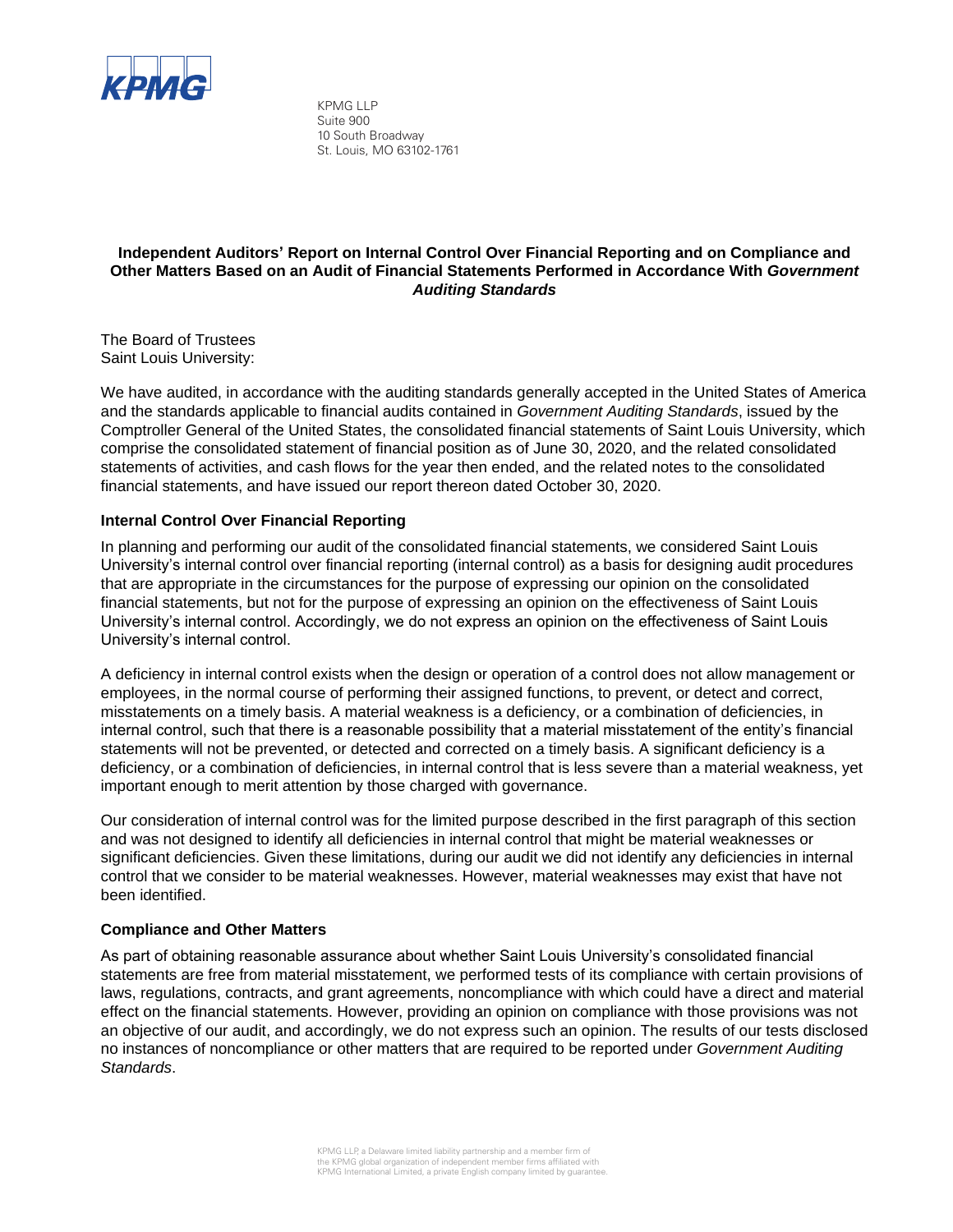

## **Purpose of this Report**

The purpose of this report is solely to describe the scope of our testing of internal control and compliance and the results of that testing, and not to provide an opinion on the effectiveness of the Saint Louis University's internal control or on compliance. This report is an integral part of an audit performed in accordance with *Government Auditing Standards* in considering the Saint Louis University's internal control and compliance. Accordingly, this communication is not suitable for any other purpose.



St. Louis, Missouri October 30, 2020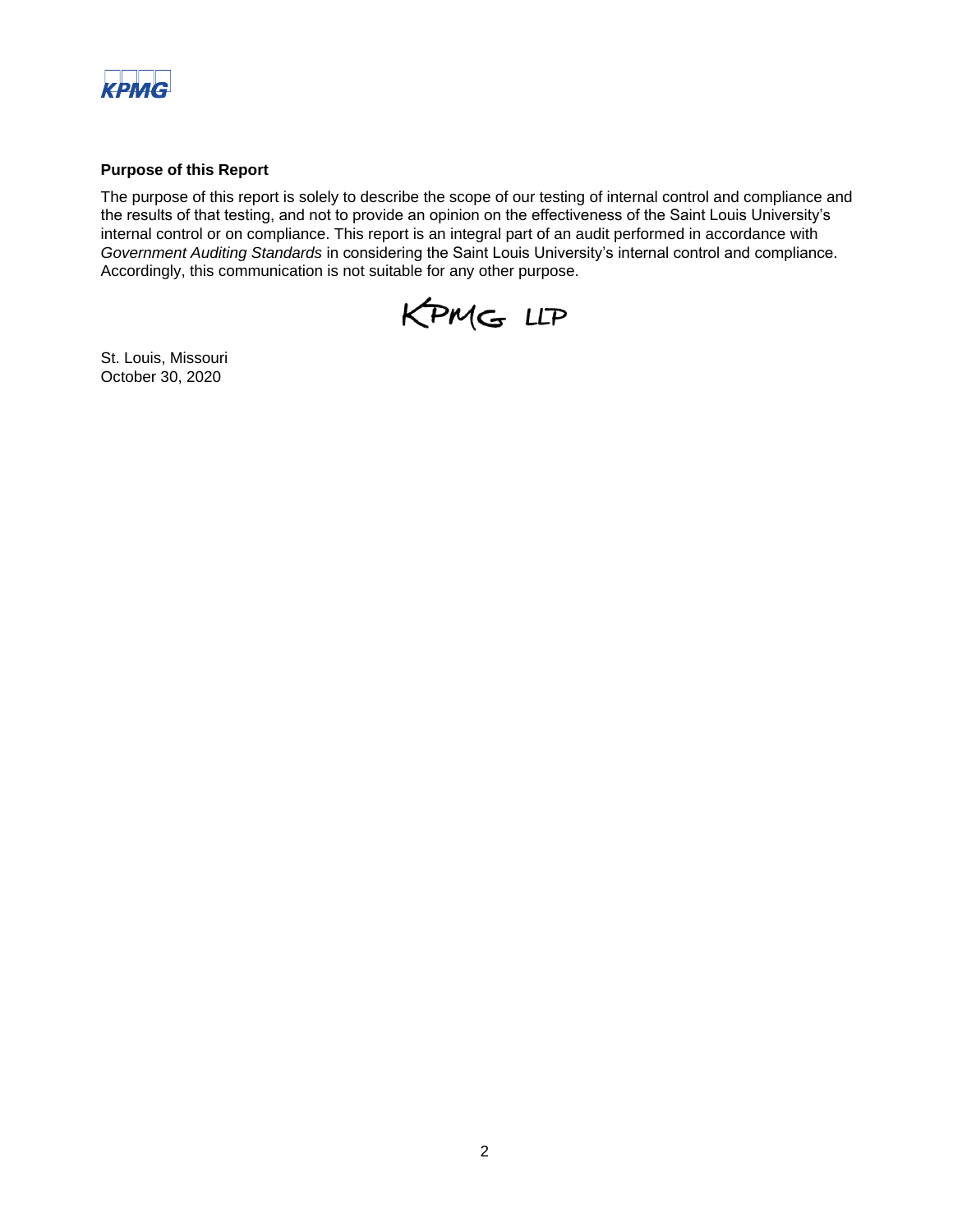

KPMG LLP Suite 900 10 South Broadway St. Louis, MO 63102-1761

# **Independent Auditors' Report on Compliance for Each Major Federal Program; Report on Internal Control Over Compliance; and Report on Schedule of Expenditures of Federal Awards Required by the Uniform Guidance**

The Board of Trustees Saint Louis University:

### **Report on Compliance for Each Major Federal Program**

We have audited Saint Louis University's compliance with the types of compliance requirements described in the *OMB Compliance Supplement* that could have a direct and material effect on each of Saint Louis University's major federal programs for the year ended June 30, 2020. Saint Louis University's major federal programs are identified in the summary of auditors' results section of the accompanying schedule of findings and questioned costs.

### *Management's Responsibility*

Management is responsible for compliance with federal statutes, regulations, and the terms and conditions of its federal awards applicable to its federal programs.

### *Auditors' Responsibility*

Our responsibility is to express an opinion on compliance for each of Saint Louis University's major federal programs based on our audit of the types of compliance requirements referred to above. We conducted our audit of compliance in accordance with auditing standards generally accepted in the United States of America; the standards applicable to financial audits contained in *Government Auditing Standards*, issued by the Comptroller General of the United States; and the audit requirements of Title 2 U.S. Code of Federal Regulations Part 200, *Uniform Administrative Requirements, Cost Principles, and Audit Requirements for Federal Awards* (Uniform Guidance). Those standards and the Uniform Guidance require that we plan and perform the audit to obtain reasonable assurance about whether noncompliance with the types of compliance requirements referred to above that could have a direct and material effect on a major federal program occurred. An audit includes examining, on a test basis, evidence about Saint Louis University's compliance with those requirements and performing such other procedures as we considered necessary in the circumstances.

We believe that our audit provides a reasonable basis for our opinion on compliance for each major federal program. However, our audit does not provide a legal determination of Saint Louis University's compliance.

# *Opinion on Each Major Federal Program*

In our opinion, Saint Louis University complied, in all material respects, with the types of compliance requirements referred to above that could have a direct and material effect on each of its major federal programs for the year ended June 30, 2020.

# *Other Matters*

The results of our auditing procedures disclosed instances of noncompliance which is required to be reported in accordance with the Uniform Guidance and which is described in the accompanying schedule of findings and questioned costs as items 2020-001 and 2020-002. Our opinion on each major federal program is not modified with respect to these matters.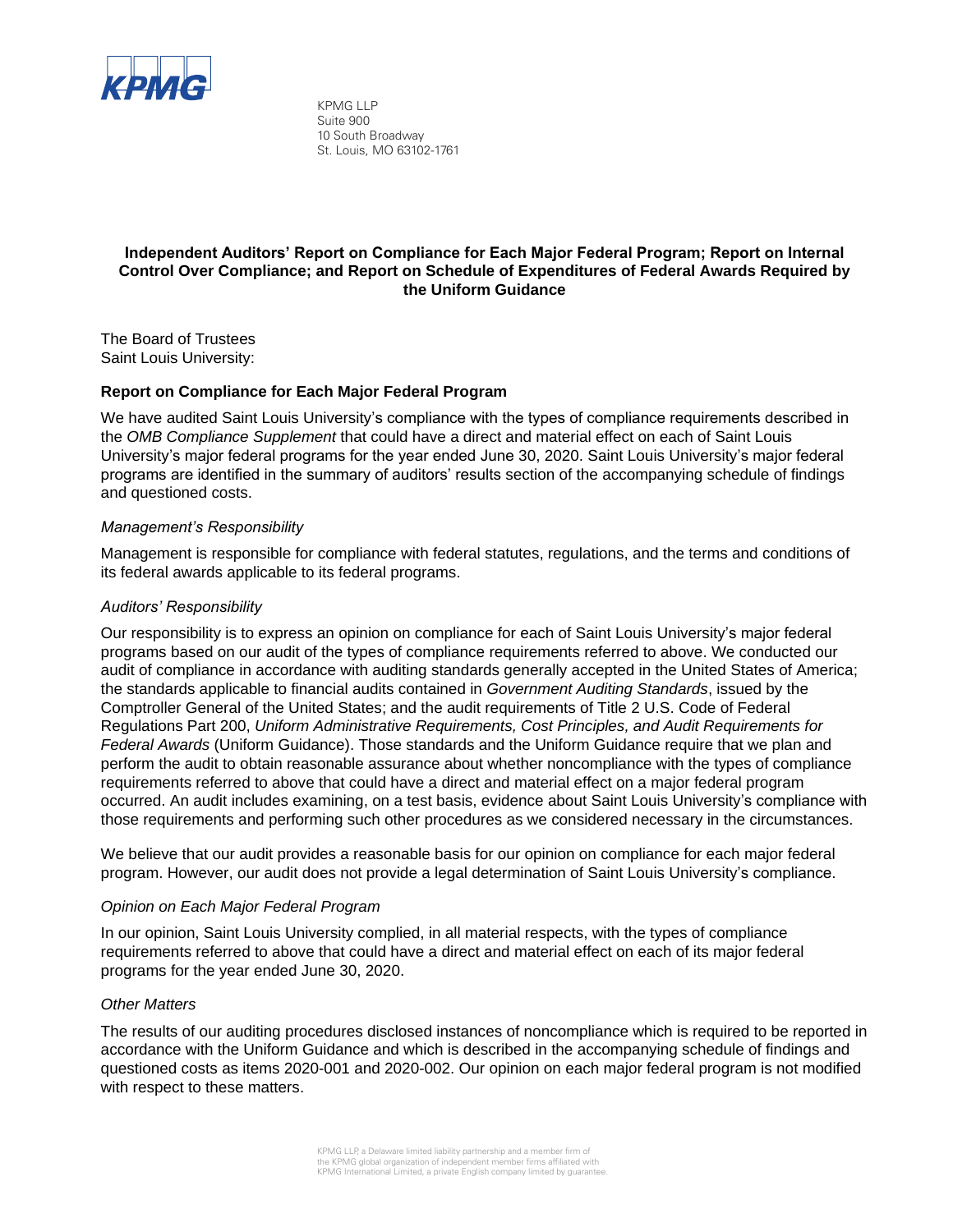

Saint Louis University's response to the noncompliance finding identified in our audit is described in the accompanying schedule of findings and questioned costs. Saint Louis University is also responsible for preparing a corrective action plan to address each audit finding included in our auditors' report. Saint Louis University's response and corrective action plan were not subjected to the auditing procedures applied in the audit of compliance and, accordingly, we express no opinion on the response or the corrective action plan.

### **Report on Internal Control over Compliance**

Management of Saint Louis University is responsible for establishing and maintaining effective internal control over compliance with the types of compliance requirements referred to above. In planning and performing our audit of compliance, we considered Saint Louis University's internal control over compliance with the types of requirements that could have a direct and material effect on each major federal program to determine the auditing procedures that are appropriate in the circumstances for the purpose of expressing an opinion on compliance for each major federal program and to test and report on internal control over compliance in accordance with the Uniform Guidance, but not for the purpose of expressing an opinion on the effectiveness of internal control over compliance. Accordingly, we do not express an opinion on the effectiveness of Saint Louis University's internal control over compliance.

A deficiency in internal control over compliance exists when the design or operation of a control over compliance does not allow management or employees, in the normal course of performing their assigned functions, to prevent, or detect and correct, noncompliance with a type of compliance requirement of a federal program on a timely basis. A material weakness in internal control over compliance is a deficiency, or a combination of deficiencies, in internal control over compliance, such that there is a reasonable possibility that material noncompliance with a type of compliance requirement of a federal program will not be prevented, or detected and corrected, on a timely basis. A significant deficiency in internal control over compliance is a deficiency, or a combination of deficiencies, in internal control over compliance with a type of compliance requirement of a federal program that is less severe than a material weakness in internal control over compliance, yet important enough to merit attention by those charged with governance.

Our consideration of internal control over compliance was for the limited purpose described in the first paragraph of this section and was not designed to identify all deficiencies in internal control over compliance that might be material weaknesses or significant deficiencies and therefore, material weaknesses or significant deficiencies may exist that have not been identified. We did not identify any deficiencies in internal control over compliance that we consider to be material weaknesses. However, we did identify deficiencies in internal control over compliance, described in the accompanying schedule of findings and questioned costs as items 2020-001 and 2020-002, that we consider to be significant deficiencies.

Saint Louis University's response to the internal control over compliance finding identified in our audit is described in the accompanying schedule of findings and questioned costs. Saint Louis University is also responsible for preparing a corrective action plan to address each audit finding included in our auditors' report. Saint Louis University's response and corrective action plan were not subjected to the auditing procedures applied in the audit of compliance and, accordingly, we express no opinion on the response or the corrective action plan.

The purpose of this report on internal control over compliance is solely to describe the scope of our testing of internal control over compliance and the results of that testing based on the requirements of the Uniform Guidance. Accordingly, this report is not suitable for any other purpose.

### **Report on Schedule of Expenditures of Federal Awards Required by the Uniform Guidance**

We have audited the consolidated financial statements of Saint Louis University as of and for the year ended June 30, 2020, and have issued our report thereon dated October 30, 2020, which contained an unmodified opinion on those consolidated financial statements. Our audit was conducted for the purpose of forming an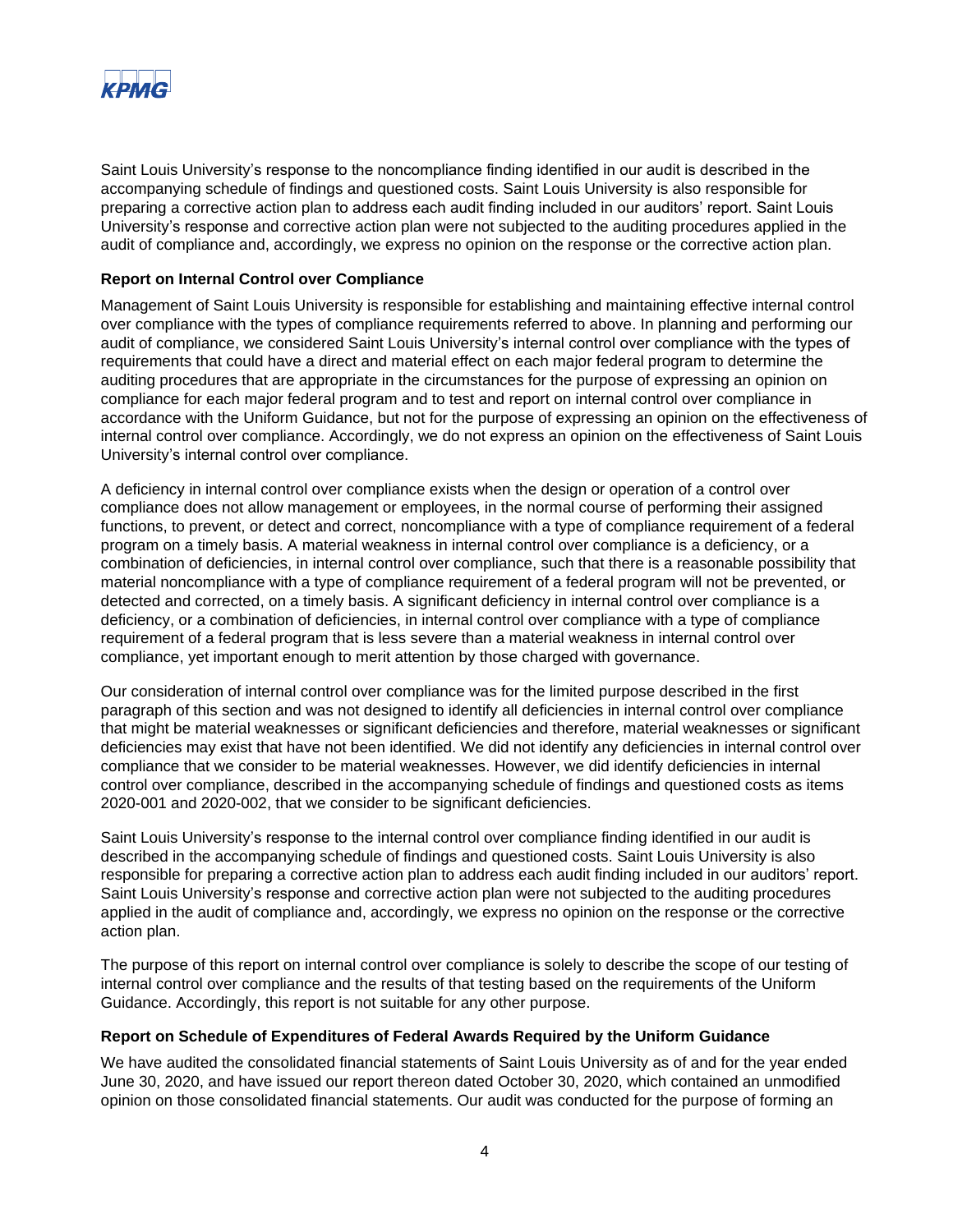

opinion on the consolidated financial statements as a whole. The accompanying schedule of expenditures of federal awards is presented for purposes of additional analysis as required by the Uniform Guidance and is not a required part of the consolidated financial statements. Such information is the responsibility of management and was derived from and relates directly to the underlying accounting and other records used to prepare the consolidated financial statements. The information has been subjected to the auditing procedures applied in the audit of the consolidated financial statements and certain additional procedures, including comparing and reconciling such information directly to the underlying accounting and other records used to prepare the consolidated financial statements or to the consolidated financial statements themselves, and other additional procedures in accordance with auditing standards generally accepted in the United States of America. In our opinion, the schedule of expenditures of federal awards is fairly stated in all material respects in relation to the consolidated financial statements as a whole.



St. Louis, Missouri June 4, 2021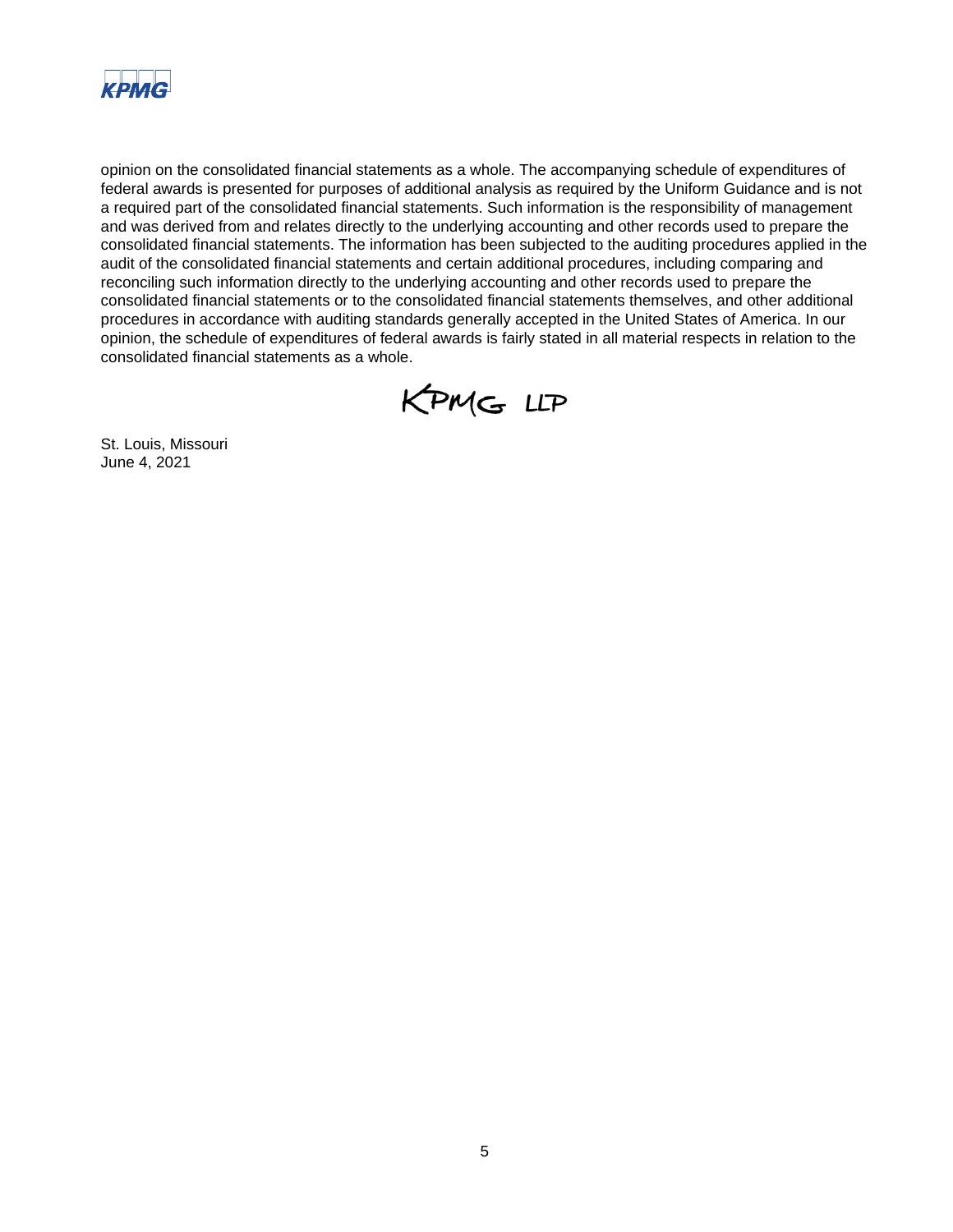Schedule of Expenditures of Federal Awards

| <b>Grant/Program Title Pass-Through Entity</b>                                                             | Payment<br>Source                    | <b>CFDA</b><br>Number      | <b>Award Number</b>                                                    | FY2020<br><b>Expenditures</b>           | Awards<br>Passed<br>Through to<br><b>Subrecipients</b> | Subtotal<br><b>By Program</b> | Subtotal<br><b>By Agency</b> | Subtotal<br>By Cluster/<br>Other<br>Programs |
|------------------------------------------------------------------------------------------------------------|--------------------------------------|----------------------------|------------------------------------------------------------------------|-----------------------------------------|--------------------------------------------------------|-------------------------------|------------------------------|----------------------------------------------|
| Student Financial Assistance Cluster                                                                       |                                      |                            |                                                                        |                                         |                                                        |                               |                              |                                              |
| 84 Department of Education                                                                                 |                                      |                            |                                                                        |                                         |                                                        |                               |                              |                                              |
| Federal Supplemental Educational Opportunity Grants<br>Federal Supplemental Educational Opportunity Grants | Direct<br>Direct                     | 84.007<br>84.007           | P007A192375<br><b>Emergency Funding</b>                                | \$<br>1,296,815<br>191,800              |                                                        |                               |                              |                                              |
| Total for CFDA Number 84.007                                                                               |                                      |                            |                                                                        | 1,488,615                               |                                                        |                               |                              |                                              |
| Federal Work-Study Program                                                                                 | Direct                               | 84.033                     | P033A182375                                                            | 180,168                                 |                                                        |                               |                              |                                              |
|                                                                                                            | Direct                               | 84.033                     | P033A192375                                                            | 902,337                                 |                                                        |                               |                              |                                              |
| Total for CFDA Number 84.033                                                                               |                                      |                            |                                                                        | 1,082,505                               |                                                        |                               |                              |                                              |
| Federal Perkins Loan Program                                                                               | Direct                               | 84.038                     | P038A022375                                                            | 11,642,807                              |                                                        |                               |                              |                                              |
| Federal Pell Grant Program                                                                                 | Direct<br>Direct                     | 84.063<br>84.063           | P063P181755<br>P063P191755                                             | 8.328<br>6,416,943                      |                                                        |                               |                              |                                              |
| Total for CFDA Number 84.063                                                                               |                                      |                            |                                                                        | 6,425,271                               |                                                        |                               |                              |                                              |
| <b>Federal Direct Student Loans</b>                                                                        | Direct                               | 84.268                     | P268K191755                                                            | 306,759                                 |                                                        |                               |                              |                                              |
|                                                                                                            | Direct                               | 84.268                     | P268K201755                                                            | 109,282,459                             |                                                        |                               |                              |                                              |
| Total for CFDA Number 84.268                                                                               |                                      |                            |                                                                        | 109,589,218                             |                                                        |                               |                              |                                              |
| Teacher Education Assistance for College and Higher Education Grants (TEACH Grants)                        | Direct                               | 84.379                     | P379T201755                                                            | 3,764                                   |                                                        |                               |                              |                                              |
| Total for Department of Education                                                                          |                                      |                            |                                                                        |                                         |                                                        |                               | 130,232,180                  |                                              |
| 93 Department of Health and Human Services                                                                 |                                      |                            |                                                                        |                                         |                                                        |                               |                              |                                              |
| Nurse Faculty Loan Program (NFLP)                                                                          | Direct                               | 93.264                     | 2 E01HP27037-03-00                                                     | 232,021                                 |                                                        |                               |                              |                                              |
| Health Professions Student Loans, Including Primary Care Loans/Loans for Disadvantaged Students            | Direct<br>Direct                     | 93.342<br>93.342           | E36HP24351-01-02<br>E26HP17948-01-01                                   | 315,806<br>1,538,064                    |                                                        |                               |                              |                                              |
| Total for CFDA Number 93.342                                                                               |                                      |                            |                                                                        | 1,853,870                               |                                                        |                               |                              |                                              |
| Nursing Student Loans                                                                                      | Direct                               | 93.364                     | E0AHP15402-01-00                                                       | 16,436                                  |                                                        |                               |                              |                                              |
| <b>Nursing Student Loans</b><br>Total for CFDA Number 93.364                                               | Direct                               | 93.364                     | E4CHP27328-04-00                                                       | 796,830<br>813,266                      |                                                        |                               |                              |                                              |
| Scholarships for Health Professions Students from Disadvantaged Backgrounds                                | Direct                               | 93.925                     | 5 T08HP30219-04-00                                                     | 300,000                                 |                                                        |                               |                              |                                              |
| Total for Department of Health and Human Services                                                          |                                      |                            |                                                                        |                                         |                                                        |                               | 3,199,157                    |                                              |
| Total for Student Financial Assistance Cluster                                                             |                                      |                            |                                                                        |                                         |                                                        |                               |                              | 133.431.337                                  |
| Research and Development Cluster                                                                           |                                      |                            |                                                                        |                                         |                                                        |                               |                              |                                              |
| 10 Department of Agriculture<br>Agriculture and Food Research Initiative (AFRI)                            | Direct                               | 10.310                     | 2019-57012-29733                                                       | 60,570                                  |                                                        |                               |                              |                                              |
| Subtotal for Department of Agriculture -Direct                                                             |                                      |                            |                                                                        | 60,570                                  |                                                        |                               |                              |                                              |
| Agriculture and Food Research Initiative (AFRI)                                                            | Pass-Through                         | 10.310                     | SUBAWARD NO 2015-06396-01                                              | 2,397                                   |                                                        |                               |                              |                                              |
| Food Insecurity Nutrition Incentive Grants Program                                                         | Pass-Through                         | 10.331                     | 320915                                                                 | 3,096                                   |                                                        |                               |                              |                                              |
| Partnership Agreements                                                                                     | Pass-Through                         | 10.669                     | SUBAWARD NO. 00055530-01                                               | 12,838                                  |                                                        |                               |                              |                                              |
| Subtotal for Department of Agriculture -Pass-Through                                                       |                                      |                            |                                                                        | 18,331                                  |                                                        |                               | 78,901                       |                                              |
| Total for Department of Agriculture<br>11 Department of Commerce                                           |                                      |                            |                                                                        |                                         |                                                        |                               |                              |                                              |
|                                                                                                            |                                      | 11.467                     | SUBAWD001883                                                           | 3,497                                   |                                                        |                               |                              |                                              |
| Meteorologic and Hydrologic Modernization Development<br>Subtotal for Department of Commerce -Pass-Through | Pass-Through                         |                            |                                                                        | 3,497                                   |                                                        |                               |                              |                                              |
| Total for Department of Commerce                                                                           |                                      |                            |                                                                        |                                         |                                                        |                               | 3,497                        |                                              |
| 12 Department of Defense                                                                                   |                                      |                            |                                                                        |                                         |                                                        |                               |                              |                                              |
|                                                                                                            |                                      | 12.420                     |                                                                        |                                         |                                                        |                               |                              |                                              |
| Military Medical Research and Development                                                                  | Direct<br>Direct<br>Direct<br>Direct | 12.420<br>12.420<br>12.420 | W81XWH-18-10-307<br>W81XWH-16-1-0377<br>W81XWH1810140<br>W81XWH1910117 | 366,076<br>12,735<br>106,875<br>108,971 | 4,637<br>18.742                                        |                               |                              |                                              |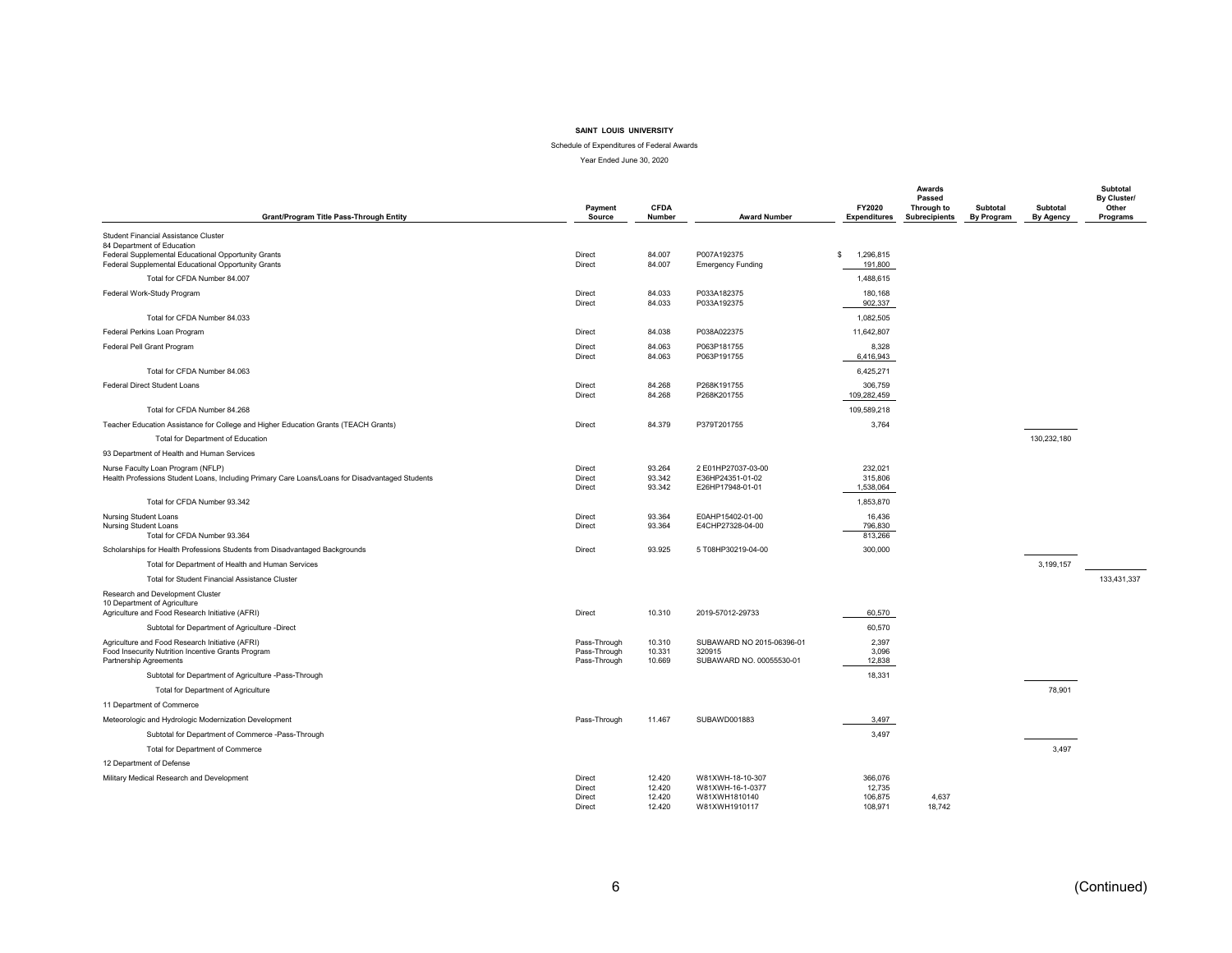Schedule of Expenditures of Federal Awards

| Grant/Program Title Pass-Through Entity                                                                                        | Payment<br>Source                                            | <b>CFDA</b><br>Number                | <b>Award Number</b>                                                                       | FY2020<br><b>Expenditures</b>    | Awards<br>Passed<br>Through to<br><b>Subrecipients</b> | <b>Subtotal</b><br><b>By Program</b> | Subtotal<br><b>By Agency</b> | <b>Subtotal</b><br>By Cluster/<br>Other<br>Programs |
|--------------------------------------------------------------------------------------------------------------------------------|--------------------------------------------------------------|--------------------------------------|-------------------------------------------------------------------------------------------|----------------------------------|--------------------------------------------------------|--------------------------------------|------------------------------|-----------------------------------------------------|
|                                                                                                                                | Direct                                                       | 12.420                               | W81XWH-16-1-0236                                                                          | \$.<br>308,051                   |                                                        |                                      |                              |                                                     |
|                                                                                                                                | Direct                                                       | 12.420                               | W81XWH1810251                                                                             | 189,697                          |                                                        |                                      |                              |                                                     |
| Total for CFDA Number 12.420                                                                                                   |                                                              |                                      |                                                                                           | 1,092,405                        | 23,379                                                 |                                      |                              |                                                     |
| Subtotal for Department of Defense -Direct                                                                                     |                                                              |                                      |                                                                                           | 1,092,405                        | 23,379                                                 |                                      |                              |                                                     |
| University of Portsmouth Higher Education Corporation<br>Utah State University Space Dynamics Laboratory                       | Pass-Through<br>Pass-Through                                 | 12.UNK<br>12.UNK                     | W912HZ-19-2-004<br>SUBCONTRACT NUMBER CP0053704                                           | 41,095<br>135,642                |                                                        |                                      |                              |                                                     |
| Total for CFDA Number 12.UNK                                                                                                   |                                                              |                                      |                                                                                           | 176,737                          |                                                        |                                      |                              |                                                     |
| Collaborative Research and Development<br>Military Medical Research and Development                                            | Pass-Through<br>Pass-Through<br>Pass-Through<br>Pass-Through | 12.114<br>12.420<br>12.420<br>12.420 | AGREEMENT NO. 13000844-022<br>AMEND 1, SUB 0001426800<br>W81XWH2010006<br>SUB #0001426800 | 3.215<br>41,766<br>29,315<br>(1) |                                                        |                                      |                              |                                                     |
| Total for CFDA Number 12.420                                                                                                   |                                                              |                                      |                                                                                           | 71,080                           |                                                        |                                      |                              |                                                     |
| Basic, Applied, and Advanced Research in Science and Engineering                                                               | Pass-Through                                                 | 12.630                               | SUBAWARD NO 24096052                                                                      | 43,473                           |                                                        |                                      |                              |                                                     |
| Subtotal for Department of Defense -Pass-Through                                                                               |                                                              |                                      |                                                                                           | 294,505                          |                                                        |                                      |                              |                                                     |
| Total for Department of Defense                                                                                                |                                                              |                                      |                                                                                           |                                  | 23,379                                                 |                                      | 1,386,910                    |                                                     |
| 15 Department of The Interior<br>Earthquake Hazards Program Assistance<br>U.S. Geological Survey_ Research and Data Collection | Direct<br>Direct                                             | 15.807<br>15.808                     | G15AC00041, SPPL # 0002<br>G19AC00406                                                     | 149.462<br>67,048                |                                                        |                                      |                              |                                                     |
| Subtotal for Department of The Interior -Direct                                                                                |                                                              |                                      |                                                                                           | 216,510                          |                                                        |                                      |                              |                                                     |
| Natural Resource Stewardship                                                                                                   | Pass-Through                                                 | 15.944                               | P0019499                                                                                  | 10,459                           |                                                        |                                      |                              |                                                     |
| Subtotal for Department of The Interior - Pass-Through                                                                         |                                                              |                                      |                                                                                           | 10,459                           |                                                        |                                      |                              |                                                     |
| Total for Department of The Interior                                                                                           |                                                              |                                      |                                                                                           |                                  |                                                        |                                      | 226.969                      |                                                     |
| 16 Department of Justice<br>Immunological Profiling to Distinguish Virus (Monkeypox) Infection from (Smallpox)                 | Direct                                                       | 16.UNK                               | DJF-16-1200-D-0001356                                                                     | 347,750                          |                                                        |                                      |                              |                                                     |
| Subtotal for Department of Justice -Direct                                                                                     |                                                              |                                      |                                                                                           | 347,750                          |                                                        |                                      |                              |                                                     |
| National Institute of Justice Research, Evaluation, and Development Project Grants                                             | Pass-Through                                                 | 16.560                               | SUBAWARD NO. 19-S24                                                                       | 39,560                           |                                                        |                                      |                              |                                                     |
| Subtotal for Department of Justice - Pass-Through                                                                              |                                                              |                                      |                                                                                           | 39,560                           |                                                        |                                      |                              |                                                     |
| Total for Department of Justice                                                                                                |                                                              |                                      |                                                                                           |                                  |                                                        |                                      | 387,310                      |                                                     |
| 19 National Endowment for Democracy<br>International Programs to Support Democracy, Human Rights and Labor                     | Direct<br>Direct                                             | 19.345<br>19.345                     | 2020-0251<br>2018-0924                                                                    | 6.880<br>25,928                  |                                                        |                                      |                              |                                                     |
| Subtotal for National Endowment for Democracy -Direct and Total for CFDA Number 19.345                                         |                                                              |                                      |                                                                                           | 32,808                           |                                                        |                                      |                              |                                                     |
| Total for National Endowment for Democracy                                                                                     |                                                              |                                      |                                                                                           |                                  |                                                        |                                      | 32,808                       |                                                     |
| 20 Department of Transportation<br>Highway Planning and Construction                                                           | Direct                                                       | 20.205                               | PROJECT NO. TR202010                                                                      | 18,863                           |                                                        |                                      |                              |                                                     |
|                                                                                                                                | Direct                                                       | 20.205                               | PROJECT NO. TR202017                                                                      | 4,345                            |                                                        |                                      |                              |                                                     |
| Subtotal for Department of Transportation -Direct and Total for CFDA Number 20.205                                             |                                                              |                                      |                                                                                           | 23,208                           |                                                        |                                      |                              |                                                     |
| Highway Planning and Construction                                                                                              | Pass-Through<br>Pass-Through                                 | 20.205<br>20.205                     | SUB# 087795-16556 GRNT D5823<br>SUB# 087795-16576 GRNT D5821                              | 43.482<br>37,788                 |                                                        |                                      |                              |                                                     |
| Subtotal for Department of Transportation -Pass-Through and Total for CFDA Number 20.205                                       |                                                              |                                      |                                                                                           | 81,270                           |                                                        |                                      |                              |                                                     |
| Total for Department of Transportation                                                                                         |                                                              |                                      |                                                                                           |                                  |                                                        |                                      | 104.478                      |                                                     |
| 43 National Aeronautics and Space Administration<br>Office of Stem Engagement (OSTEM)                                          | Direct<br>Direct                                             | 43.008<br>43.008                     | 80NSSC18K0637<br>SUBAWRD NO. 00050027-08                                                  | 35,111<br>3,223                  |                                                        |                                      |                              |                                                     |
| Subtotal for National Aeronautics and Space Administration -Direct Total for CFDA Number 43.008                                |                                                              |                                      |                                                                                           | 38.334                           |                                                        |                                      |                              |                                                     |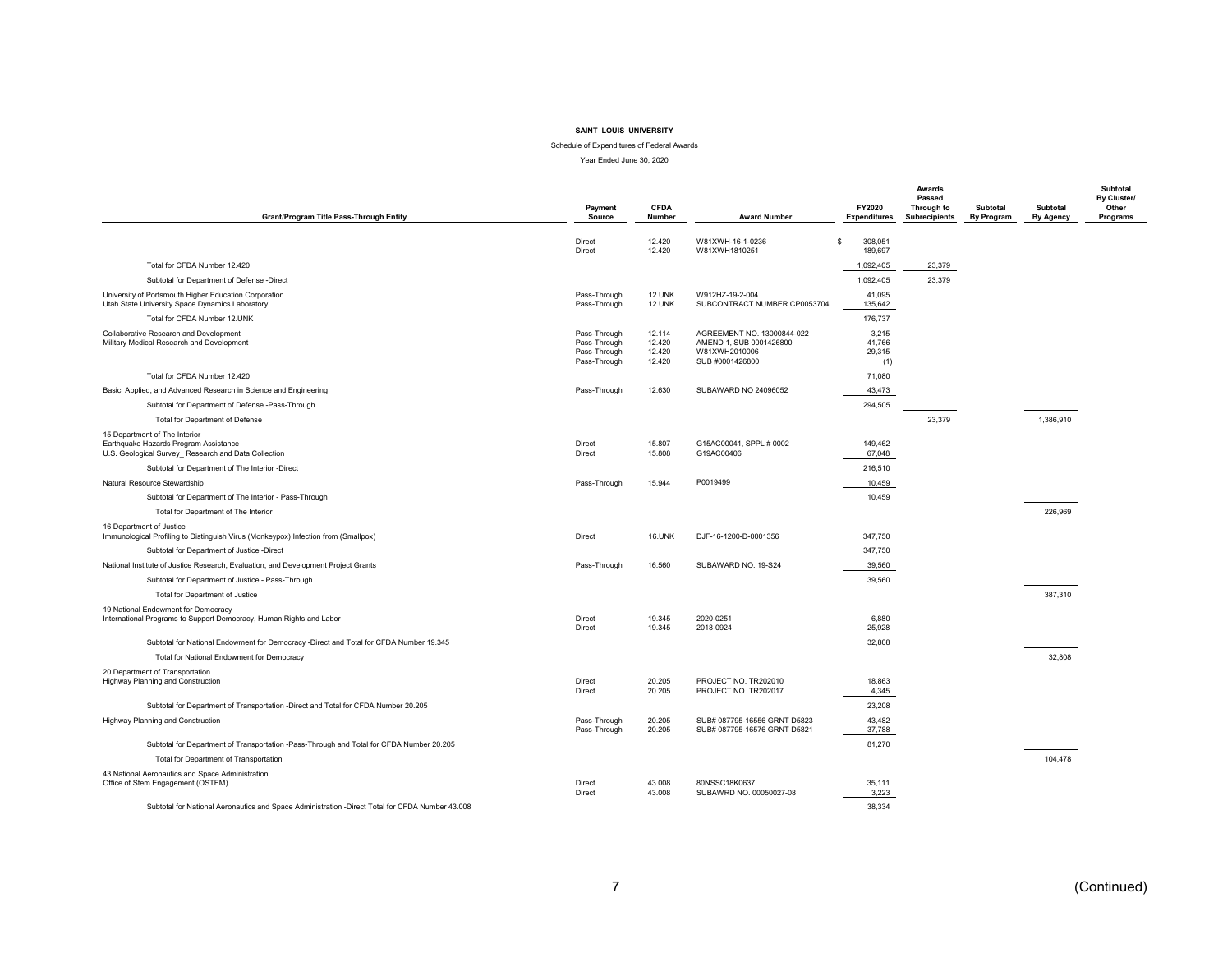Schedule of Expenditures of Federal Awards

| Grant/Program Title Pass-Through Entity                                                    | Payment<br>Source                                                                                          | <b>CFDA</b><br>Number                                                                                      | <b>Award Number</b>                                                                                                                                 | FY2020<br><b>Expenditures</b>                                                                                    | Awards<br>Passed<br>Through to<br><b>Subrecipients</b> | <b>Subtotal</b><br><b>By Program</b> | Subtotal<br><b>By Agency</b> | Subtotal<br>By Cluster/<br>Other<br>Programs |
|--------------------------------------------------------------------------------------------|------------------------------------------------------------------------------------------------------------|------------------------------------------------------------------------------------------------------------|-----------------------------------------------------------------------------------------------------------------------------------------------------|------------------------------------------------------------------------------------------------------------------|--------------------------------------------------------|--------------------------------------|------------------------------|----------------------------------------------|
|                                                                                            |                                                                                                            |                                                                                                            |                                                                                                                                                     |                                                                                                                  |                                                        |                                      |                              |                                              |
| Smithsonian Astrophysical Observatory<br>Science                                           | Pass-Through<br>Pass-Through                                                                               | 43.UNK<br>43.001                                                                                           | SV3-83017<br>C00051845-1                                                                                                                            | $\mathbf{s}$<br>7,809<br>330                                                                                     |                                                        |                                      |                              |                                              |
| Office of Stem Engagement (OSTEM)                                                          | Pass-Through                                                                                               | 43.008                                                                                                     | SUBAWARD NO. 00050027-04                                                                                                                            | 15,166                                                                                                           |                                                        |                                      |                              |                                              |
| Subtotal for National Aeronautics and Space Administration -Pass-Through                   |                                                                                                            |                                                                                                            |                                                                                                                                                     | 23,305                                                                                                           |                                                        |                                      |                              |                                              |
| Total for National Aeronautics and Space Administration                                    |                                                                                                            |                                                                                                            |                                                                                                                                                     |                                                                                                                  |                                                        |                                      | 61,639                       |                                              |
| 45 National Endowment of the Arts<br>Promotion of the Humanities Federal/State Partnership | Direct                                                                                                     | 45.129                                                                                                     | <b>GRANT #2152</b>                                                                                                                                  | (654)                                                                                                            |                                                        |                                      |                              |                                              |
| Subtotal for National Endowment of the Arts -Direct                                        |                                                                                                            |                                                                                                            |                                                                                                                                                     | (654)                                                                                                            |                                                        |                                      |                              |                                              |
| Promotion of the Arts_Grants to Organizations and Individuals                              | Pass-Through<br>Pass-Through                                                                               | 45.024<br>45.024                                                                                           | CASE NUMBER 0021839<br>CASE NUMBER 00024079                                                                                                         | (2,070)<br>15,000                                                                                                |                                                        |                                      |                              |                                              |
| Total for CFDA Number 45.024<br>Promotion of the Humanities Office of Digital Humanities   | Pass-Through                                                                                               | 45.169                                                                                                     | AWARD NUMBER HK-250616-16                                                                                                                           | 12,930<br>(1,620)                                                                                                |                                                        |                                      |                              |                                              |
| Subtotal for National Endowment of the Arts -Pass-Through                                  |                                                                                                            |                                                                                                            |                                                                                                                                                     | 11,310                                                                                                           |                                                        |                                      |                              |                                              |
| Total for National Endowment of the Arts                                                   |                                                                                                            |                                                                                                            |                                                                                                                                                     |                                                                                                                  |                                                        |                                      | 10,656                       |                                              |
| 47 National Science Foundation<br>Engineering                                              | Direct<br>Direct<br>Direct                                                                                 | 47.041<br>47.041<br>47.041                                                                                 | 1634992<br>1934372<br>1919740                                                                                                                       | 606<br>42,677<br>274,850                                                                                         |                                                        |                                      |                              |                                              |
| Total for CFDA Number 47.041                                                               |                                                                                                            |                                                                                                            |                                                                                                                                                     | 318,133                                                                                                          |                                                        |                                      |                              |                                              |
| Mathematical and Physical Sciences                                                         | Direct<br>Direct<br>Direct<br>Direct<br>Direct                                                             | 47.049<br>47.049<br>47.049<br>47.049<br>47.049                                                             | 1465013<br>1904919<br>1900417<br>1900011<br>1906266                                                                                                 | 38,709<br>75,345<br>51,110<br>4,989<br>12,934                                                                    |                                                        |                                      |                              |                                              |
| Total for CFDA Number 47.049                                                               |                                                                                                            |                                                                                                            |                                                                                                                                                     | 183,087                                                                                                          |                                                        |                                      |                              |                                              |
| Geosciences                                                                                | Direct<br>Direct                                                                                           | 47.050<br>47.050                                                                                           | 1661519<br>1760802                                                                                                                                  | 60.039<br>113,608                                                                                                |                                                        |                                      |                              |                                              |
| Total for CFDA Number 47.050                                                               |                                                                                                            |                                                                                                            |                                                                                                                                                     | 173,647                                                                                                          |                                                        |                                      |                              |                                              |
| Computer and Information Science and Engineering                                           | Direct<br>Direct<br>Direct<br>Direct<br>Direct<br>Direct<br>Direct<br>Direct<br>Direct                     | 47.070<br>47.070<br>47.070<br>47.070<br>47.070<br>47.070<br>47.070<br>47.070<br>47.070                     | 1907612<br>1614562<br>1618926<br>1909121<br>1908574<br>1647084<br>1836906<br>2002096<br>1829150                                                     | 2,601<br>82,512<br>55,646<br>17,870<br>9,637<br>63,561<br>69,597<br>10,454<br>34,978                             |                                                        |                                      |                              |                                              |
| Total for CFDA Number 47.070                                                               |                                                                                                            |                                                                                                            |                                                                                                                                                     | 346,856                                                                                                          |                                                        |                                      |                              |                                              |
| <b>Biological Sciences</b>                                                                 | Direct<br>Direct<br>Direct<br>Direct<br>Direct<br>Direct<br>Direct<br>Direct<br>Direct<br>Direct<br>Direct | 47.074<br>47.074<br>47.074<br>47.074<br>47.074<br>47.074<br>47.074<br>47.074<br>47.074<br>47.074<br>47.074 | IOS-1253939<br>1916563<br>1564896<br>1724348<br>1656656<br>1920251<br>FELLOW ID 2017232757<br>FELLOW ID 2017237108<br>1656818<br>1546869<br>1759807 | 62.347<br>134,272<br>197,314<br>81,651<br>67,435<br>431,811<br>46,000<br>42,568<br>157,012<br>784,676<br>135.854 | 5,732<br>661,497                                       |                                      |                              |                                              |
| Total for CFDA Number 47.074                                                               |                                                                                                            |                                                                                                            |                                                                                                                                                     | 2.140.940                                                                                                        | 667,229                                                |                                      |                              |                                              |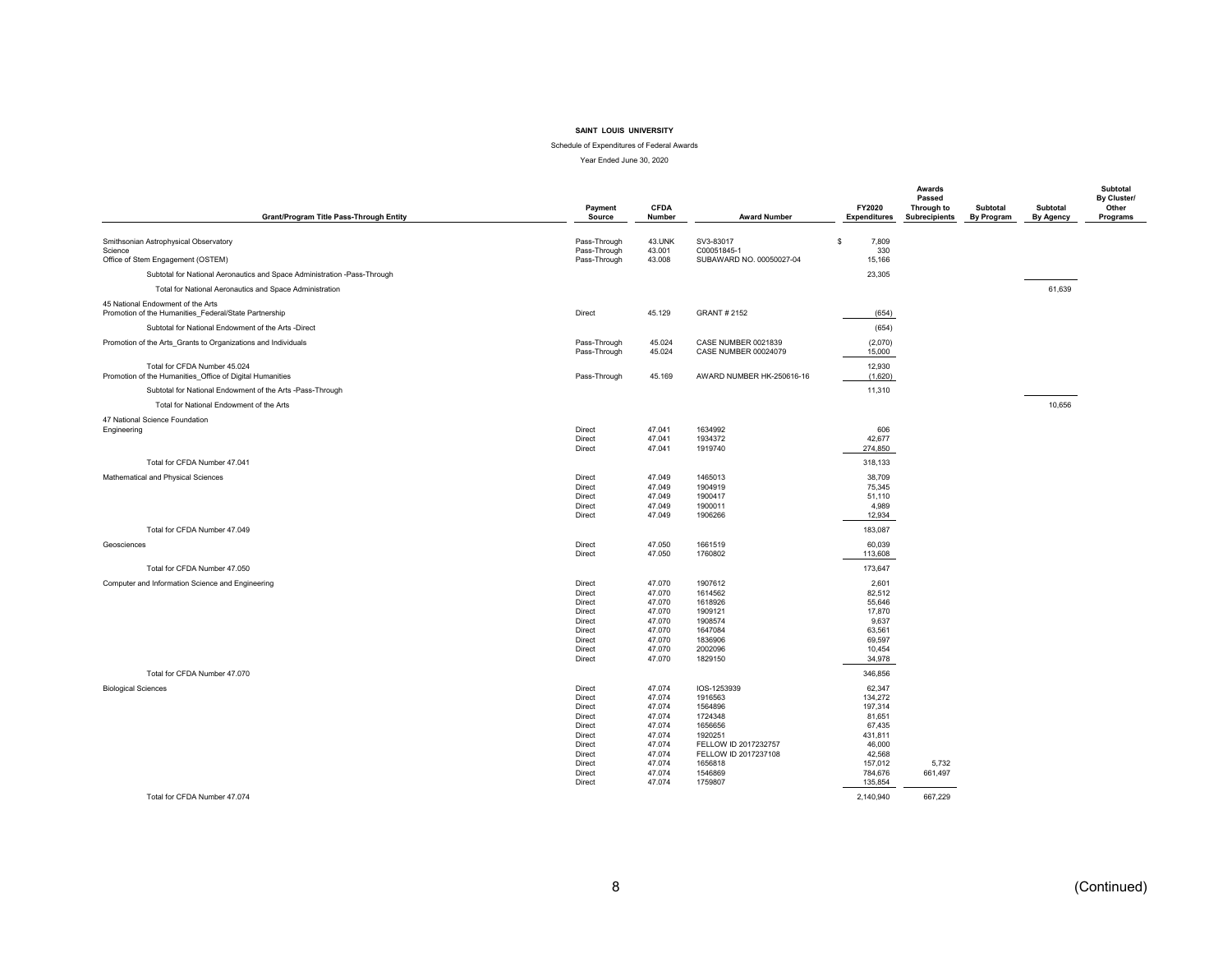Schedule of Expenditures of Federal Awards

| <b>Grant/Program Title Pass-Through Entity</b>                                                                                                                                                                                                                                                                                                     | Payment<br>Source                                                                                | <b>CFDA</b><br>Number                                                                            | <b>Award Number</b>                                                                                                             | FY2020<br><b>Expenditures</b>                                                               | Awards<br>Passed<br>Through to<br><b>Subrecipients</b> | <b>Subtotal</b><br><b>By Program</b> | Subtotal<br><b>By Agency</b> | Subtotal<br>By Cluster/<br>Other<br>Programs |
|----------------------------------------------------------------------------------------------------------------------------------------------------------------------------------------------------------------------------------------------------------------------------------------------------------------------------------------------------|--------------------------------------------------------------------------------------------------|--------------------------------------------------------------------------------------------------|---------------------------------------------------------------------------------------------------------------------------------|---------------------------------------------------------------------------------------------|--------------------------------------------------------|--------------------------------------|------------------------------|----------------------------------------------|
|                                                                                                                                                                                                                                                                                                                                                    |                                                                                                  |                                                                                                  |                                                                                                                                 |                                                                                             |                                                        |                                      |                              |                                              |
| Social, Behavioral, and Economic Sciences                                                                                                                                                                                                                                                                                                          | Direct<br>Direct                                                                                 | 47.075<br>47.075                                                                                 | 1753308<br>1651100                                                                                                              | <sup>\$</sup><br>80,508<br>102,515                                                          | 16,995                                                 |                                      |                              |                                              |
| Total for CFDA Number 47.075                                                                                                                                                                                                                                                                                                                       |                                                                                                  |                                                                                                  |                                                                                                                                 | 183,023                                                                                     | 16,995                                                 |                                      |                              |                                              |
| <b>Education and Human Resources</b>                                                                                                                                                                                                                                                                                                               | Direct                                                                                           | 47.076                                                                                           | 1644538                                                                                                                         | 69.163                                                                                      |                                                        |                                      |                              |                                              |
|                                                                                                                                                                                                                                                                                                                                                    | Direct<br>Direct<br>Direct<br>Direct<br>Direct                                                   | 47.076<br>47.076<br>47.076<br>47.076<br>47.076                                                   | 1564894<br>1845490<br>1625222<br>DRL-1420320<br>1906933                                                                         | 79,871<br>118,995<br>51,795<br>9,518<br>233                                                 |                                                        |                                      |                              |                                              |
| Total for CFDA Number 47.076                                                                                                                                                                                                                                                                                                                       |                                                                                                  |                                                                                                  |                                                                                                                                 | 329,575                                                                                     |                                                        |                                      |                              |                                              |
| Total for National Science Foundation-Direct                                                                                                                                                                                                                                                                                                       |                                                                                                  |                                                                                                  |                                                                                                                                 | 3,675,261                                                                                   | 684.224                                                |                                      |                              |                                              |
| Engineering                                                                                                                                                                                                                                                                                                                                        | Pass-Through                                                                                     | 47.041                                                                                           | 1711076Z1                                                                                                                       | (37)                                                                                        |                                                        |                                      |                              |                                              |
| Mathematical and Physical Sciences                                                                                                                                                                                                                                                                                                                 | Pass-Through<br>Pass-Through                                                                     | 47.049<br>47.049                                                                                 | RG173-G8<br>SUBAWARD NO. 99634763                                                                                               | 116,192<br>32,398                                                                           |                                                        |                                      |                              |                                              |
| Total for CFDA Number 47.049                                                                                                                                                                                                                                                                                                                       |                                                                                                  |                                                                                                  |                                                                                                                                 | 148,590                                                                                     |                                                        |                                      |                              |                                              |
| <b>Biological Sciences</b>                                                                                                                                                                                                                                                                                                                         | Pass-Through<br>Pass-Through<br>Pass-Through<br>Pass-Through                                     | 47.074<br>47.074<br>47.074<br>47.074                                                             | IN4826944SLU<br>SUBAWARD NO: 620-014-03<br>1951332<br>SUBAWARD NO. 2017-1452-01                                                 | 41,467<br>611<br>13,547<br>82,962                                                           | 10,801                                                 |                                      |                              |                                              |
| Total for CFDA Number 47.074                                                                                                                                                                                                                                                                                                                       |                                                                                                  |                                                                                                  |                                                                                                                                 | 138,587                                                                                     | 10,801                                                 |                                      |                              |                                              |
| Education and Human Resources<br><b>Integrative Activities</b>                                                                                                                                                                                                                                                                                     | Pass-Through<br>Pass-Through<br>Pass-Through                                                     | 47.076<br>47.083<br>47.083                                                                       | 1726621<br>C00052854-7<br>SUBAWARD NO. C0005284-10                                                                              | 138,680<br>31,434<br>5,465                                                                  | 68,179                                                 |                                      |                              |                                              |
| Total for CFDA Number 47,083                                                                                                                                                                                                                                                                                                                       |                                                                                                  |                                                                                                  |                                                                                                                                 | 36,899                                                                                      |                                                        |                                      |                              |                                              |
| Total for National Science Foundation-Pass-Through                                                                                                                                                                                                                                                                                                 |                                                                                                  |                                                                                                  |                                                                                                                                 | 462,719                                                                                     | 78,980                                                 |                                      |                              |                                              |
| Total for National Science Foundation                                                                                                                                                                                                                                                                                                              |                                                                                                  |                                                                                                  |                                                                                                                                 |                                                                                             | 763,204                                                |                                      | 4,137,980                    |                                              |
| 64 Department of Veterans Affairs<br>IPA Agreement - DG<br>IPA Agreement - DG<br>IPA Agreement - EC<br>IPA Agreement - JD<br>IPA Agreement - JD<br>IPA Agreement - MD<br>IPA Agreement - SD<br>IPA Agreement - SP<br>IPA Agreement Between Donald Lawrence, SLU and the St. Louis VA<br>IPA-Veteran Research and Education Foundation of St. Louis | Direct<br>Direct<br>Direct<br>Direct<br>Direct<br>Direct<br>Direct<br>Direct<br>Direct<br>Direct | 64.UNK<br>64.UNK<br>64.UNK<br>64.UNK<br>64.UNK<br>64.UNK<br>64.UNK<br>64.UNK<br>64.UNK<br>64.UNK | 6578D0092<br>6579D0061<br>554D95054<br>6579D0013<br>6579D0061<br>6579D0013<br>6579D0013<br>6579D0061<br>PO# 6579D0013<br>321268 | 9,479<br>9.479<br>96,750<br>24,510<br>44,118<br>2,493<br>8.514<br>7,536<br>69,660<br>10,504 |                                                        |                                      |                              |                                              |
| Subtotal for Department of Veterans Affairs -Direct and Total for CFDA Number 64.UNK                                                                                                                                                                                                                                                               |                                                                                                  |                                                                                                  |                                                                                                                                 | 283,043                                                                                     |                                                        |                                      |                              |                                              |
| Total for Department of Veterans Affairs                                                                                                                                                                                                                                                                                                           |                                                                                                  |                                                                                                  |                                                                                                                                 |                                                                                             |                                                        |                                      | 283,043                      |                                              |
| 66 Environmental Protection<br><b>Environmental Education Grants</b>                                                                                                                                                                                                                                                                               | Direct                                                                                           | 66.951                                                                                           | 97754101                                                                                                                        | 3,435                                                                                       | 2,726                                                  |                                      |                              |                                              |
| Subtotal for Environmental Protection -Direct                                                                                                                                                                                                                                                                                                      |                                                                                                  |                                                                                                  |                                                                                                                                 | 3,435                                                                                       | 2,726                                                  |                                      |                              |                                              |
| <b>Total for Environmental Protection</b>                                                                                                                                                                                                                                                                                                          |                                                                                                  |                                                                                                  |                                                                                                                                 |                                                                                             | 2,726                                                  |                                      | 3,435                        |                                              |
| 81 Department of Energy<br>Advanced Research Projects Agency - Energy                                                                                                                                                                                                                                                                              | Pass-Through<br>Pass-Through                                                                     | 81.135<br>81.135                                                                                 | 22815-S<br>SUBAWARD NO: 22827-S                                                                                                 | 232.997<br>78,606                                                                           |                                                        |                                      |                              |                                              |
| Subtotal for Department of Energy -Pass-Through and Total for CFDA Number 81.135                                                                                                                                                                                                                                                                   |                                                                                                  |                                                                                                  |                                                                                                                                 | 311,603                                                                                     |                                                        |                                      |                              |                                              |
| Total for Department of Energy                                                                                                                                                                                                                                                                                                                     |                                                                                                  |                                                                                                  |                                                                                                                                 |                                                                                             |                                                        |                                      | 311.603                      |                                              |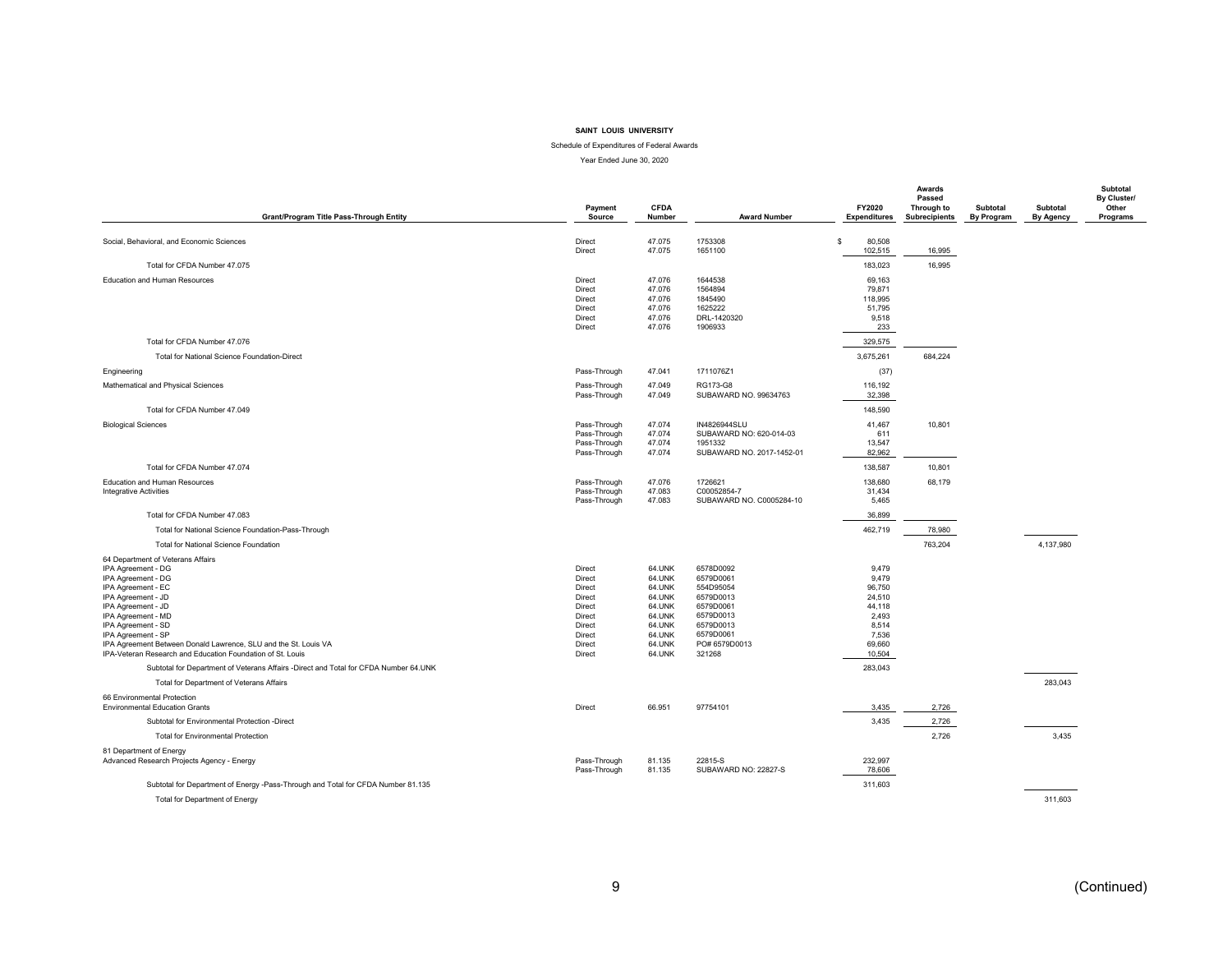Schedule of Expenditures of Federal Awards

| <b>Grant/Program Title Pass-Through Entity</b>                                                                                                                                                                                                                                                                                                                                                                                                                                                                                                                                                                                                                                                                                                  | Payment<br>Source                                                                                                                                            | <b>CFDA</b><br>Number                                                                                                                                        | <b>Award Number</b>                                                                                                                                                                                                                                                                                                                                              | FY2020<br><b>Expenditures</b>                                                                                                                           | Awards<br>Passed<br>Through to<br><b>Subrecipients</b> | Subtotal<br><b>By Program</b> | <b>Subtotal</b><br><b>By Agency</b> | Subtotal<br><b>By Cluster/</b><br>Other<br>Programs |
|-------------------------------------------------------------------------------------------------------------------------------------------------------------------------------------------------------------------------------------------------------------------------------------------------------------------------------------------------------------------------------------------------------------------------------------------------------------------------------------------------------------------------------------------------------------------------------------------------------------------------------------------------------------------------------------------------------------------------------------------------|--------------------------------------------------------------------------------------------------------------------------------------------------------------|--------------------------------------------------------------------------------------------------------------------------------------------------------------|------------------------------------------------------------------------------------------------------------------------------------------------------------------------------------------------------------------------------------------------------------------------------------------------------------------------------------------------------------------|---------------------------------------------------------------------------------------------------------------------------------------------------------|--------------------------------------------------------|-------------------------------|-------------------------------------|-----------------------------------------------------|
|                                                                                                                                                                                                                                                                                                                                                                                                                                                                                                                                                                                                                                                                                                                                                 |                                                                                                                                                              |                                                                                                                                                              |                                                                                                                                                                                                                                                                                                                                                                  |                                                                                                                                                         |                                                        |                               |                                     |                                                     |
| 84 Department of Education<br>Education Research, Development and Dissemination<br>Gaining Early Awareness and Readiness for Undergraduate Programs                                                                                                                                                                                                                                                                                                                                                                                                                                                                                                                                                                                             | Direct<br>Direct                                                                                                                                             | 84.305<br>84.334                                                                                                                                             | R305A170602<br>DEPT.CONTRACT: 198719                                                                                                                                                                                                                                                                                                                             | s<br>117,176<br>39.314                                                                                                                                  | 45,904                                                 |                               |                                     |                                                     |
| Subtotal for Department of Education -Direct                                                                                                                                                                                                                                                                                                                                                                                                                                                                                                                                                                                                                                                                                                    |                                                                                                                                                              |                                                                                                                                                              |                                                                                                                                                                                                                                                                                                                                                                  | 156,490                                                                                                                                                 | 45.904                                                 |                               |                                     |                                                     |
| Minority Science and Engineering Improvement                                                                                                                                                                                                                                                                                                                                                                                                                                                                                                                                                                                                                                                                                                    | Pass-Through                                                                                                                                                 | 84.120A                                                                                                                                                      | 321125                                                                                                                                                                                                                                                                                                                                                           | 45.542                                                                                                                                                  |                                                        |                               |                                     |                                                     |
| Gaining Early Awareness and Readiness for Undergraduate Programs                                                                                                                                                                                                                                                                                                                                                                                                                                                                                                                                                                                                                                                                                | Pass-Through                                                                                                                                                 | 84.334                                                                                                                                                       | ERS# 19313                                                                                                                                                                                                                                                                                                                                                       | 48,891                                                                                                                                                  | 4,976                                                  |                               |                                     |                                                     |
| Subtotal for Department of Education -Pass-Through                                                                                                                                                                                                                                                                                                                                                                                                                                                                                                                                                                                                                                                                                              |                                                                                                                                                              |                                                                                                                                                              |                                                                                                                                                                                                                                                                                                                                                                  | 94,433                                                                                                                                                  | 4,976                                                  |                               |                                     |                                                     |
| Total for Department of Education                                                                                                                                                                                                                                                                                                                                                                                                                                                                                                                                                                                                                                                                                                               |                                                                                                                                                              |                                                                                                                                                              |                                                                                                                                                                                                                                                                                                                                                                  |                                                                                                                                                         | 50,880                                                 |                               | 250,923                             |                                                     |
| 93 Department Of Health And Human Services<br>10D-11-0033 Vaccine and Treatment Evaluation Units (VTEUs): Evaluation of Control Measures Against Diseases Other Than AIDS<br>11-0033 Trial<br>14-0107 Task Area C Option 1 Protocol Implementation<br>14-0112 Task Area D-7<br>15-0037-B1C1.0089 - Renal PK Study<br>16-0033 Zlka in PR, Task Area C-1<br>16-0033 Zika in PR, Task Area C-3<br>16-0033.D1.0086<br>17-0012 Task C Option 4.2 (FluGen) FY.2018.A1B1C1D1.0077<br>17-0012 Task D (FluGen) - FY2018-A1B1C1D1.0077<br>17-0086 Task B Option 3A-Phase 1<br>FY.2015.D1B1C1.0032 01-643 Substudy<br>FY.2019.A1B1C1D1.0103 Task A Base<br>Omics D-1b FY.2015.A3D12.0031<br>Omics D-2a FY.2015.A3D12.0031<br>Omics D-2b FY.2015.A3D12.0031 | Direct<br>Direct<br>Direct<br>Direct<br>Direct<br>Direct<br>Direct<br>Direct<br>Direct<br>Direct<br>Direct<br>Direct<br>Direct<br>Direct<br>Direct<br>Direct | 93.UNK<br>93.UNK<br>93.UNK<br>93.UNK<br>93.UNK<br>93.UNK<br>93.UNK<br>93.UNK<br>93.UNK<br>93.UNK<br>93.UNK<br>93.UNK<br>93.UNK<br>93.UNK<br>93.UNK<br>93.UNK | HHSN272200800003C<br>HHSN272000018<br>14-0107.B1C1D1.0023<br>14-0012.B1C1D1.0029<br>15-0037.B1C1.0089<br>16-0033.B1C1.0046<br>16-0033.B1C1.0046<br>16-0033.D1.0086<br>FY.2018.A1B1C1D1.0077<br>FY.2018.A1B1C1D1.0077<br>FY.2018.A1B1C1D1.0077<br>FY.2015.D1.B1.C1.0032<br>FY.2019.A1B1C1D1.0103<br>FY.2015.A3D12.0031<br>FY2015.A3D12.0031<br>FY.2015.A3D12.0031 | (2)<br>9.573<br>10,963<br>4,262<br>(2,830)<br>1,518<br>190,159<br>44,736<br>196,633<br>171,646<br>42<br>(10, 604)<br>12,097<br>4,705<br>42,680<br>5,676 | 138,489                                                |                               |                                     |                                                     |
| Omics D-3a FY.2015.A3D12.0031<br>Omics D-3b FY.2015.A3D12.0031<br>Omics D-4a FY.2015.A3D12.0031<br>Omics D-5a FY.2015.A3D12.0031<br>Task Area D-6A FY.2017.A1B1C1D1.0048<br>VTEU TO20 H7N9 Task C<br>Zika 16-0017 D-4 Task Area<br>Total for CFDA Number 93.UNK                                                                                                                                                                                                                                                                                                                                                                                                                                                                                 | Direct<br>Direct<br>Direct<br>Direct<br>Direct<br>Direct<br>Direct                                                                                           | 93.UNK<br>93.UNK<br>93.UNK<br>93.UNK<br>93.UNK<br>93.UNK<br>93.UNK                                                                                           | FY.2015.A3D12.0031<br>FY.2015.A3D12.0031<br>FY.2015.A3D12.0031<br>FY.2015.A3D12.0031<br>FY.2017.A1B1C1D1.0048<br>FY.2017.B8C12.0080<br>16-0017.B1C1D1.0043                                                                                                                                                                                                       | 41.882<br>7,894<br>151,378<br>80,459<br>494<br>170,016<br>124,891<br>1,258,268                                                                          | 1,218<br>139,707                                       |                               |                                     |                                                     |
| Food and Drug Administration Research                                                                                                                                                                                                                                                                                                                                                                                                                                                                                                                                                                                                                                                                                                           | Direct                                                                                                                                                       | 93.103                                                                                                                                                       | 7259 PEDS MIGRAINE_STL01                                                                                                                                                                                                                                                                                                                                         | 10,354                                                                                                                                                  |                                                        |                               |                                     |                                                     |
| Oral Diseases and Disorders Research<br>Graduate Psychology Education<br>Alcohol Research Programs<br>Drug Abuse and Addiction Research Programs                                                                                                                                                                                                                                                                                                                                                                                                                                                                                                                                                                                                | Direct<br>Direct<br>Direct<br>Direct<br>Direct<br>Direct                                                                                                     | 93.121<br>93.191<br>93.273<br>93.279<br>93.279<br>93.279                                                                                                     | 1R01DE025141-01<br>D40HP33361-01-00<br>7R21AA025689-03<br>1R01DA043811-01A1<br>1R01DA043543-01A1<br>7R01DA042195-04                                                                                                                                                                                                                                              | 320,913<br>208,953<br>21.905<br>511,021<br>524,086<br>42,694                                                                                            | 46,363<br>142,099<br>51,959                            |                               |                                     |                                                     |
| Total for CFDA Number 93.279                                                                                                                                                                                                                                                                                                                                                                                                                                                                                                                                                                                                                                                                                                                    |                                                                                                                                                              |                                                                                                                                                              |                                                                                                                                                                                                                                                                                                                                                                  | 1,077,801                                                                                                                                               | 194,058                                                |                               |                                     |                                                     |
| National Center for Advancing Translational Sciences<br><b>Cancer Treatment Research</b>                                                                                                                                                                                                                                                                                                                                                                                                                                                                                                                                                                                                                                                        | Direct<br>Direct<br>Direct                                                                                                                                   | 93.350<br>93.395<br>93.395                                                                                                                                   | 1R01CA230512-01<br>1R21CA249341-01                                                                                                                                                                                                                                                                                                                               | 19,000<br>582,209<br>40,709                                                                                                                             | 314,661                                                |                               |                                     |                                                     |
| Total for CFDA Number 93.395                                                                                                                                                                                                                                                                                                                                                                                                                                                                                                                                                                                                                                                                                                                    |                                                                                                                                                              |                                                                                                                                                              |                                                                                                                                                                                                                                                                                                                                                                  | 622,918                                                                                                                                                 | 314,661                                                |                               |                                     |                                                     |
| Cancer Biology Research                                                                                                                                                                                                                                                                                                                                                                                                                                                                                                                                                                                                                                                                                                                         | Direct<br>Direct                                                                                                                                             | 93.396<br>93.396                                                                                                                                             | 1R01CA184379-01A1<br>4R01CA163808-05                                                                                                                                                                                                                                                                                                                             | 167,455<br>(148)                                                                                                                                        |                                                        |                               |                                     |                                                     |
| Total for CFDA Number 93,396                                                                                                                                                                                                                                                                                                                                                                                                                                                                                                                                                                                                                                                                                                                    |                                                                                                                                                              |                                                                                                                                                              |                                                                                                                                                                                                                                                                                                                                                                  | 167,307                                                                                                                                                 |                                                        |                               |                                     |                                                     |
| Cardiovascular Diseases Research                                                                                                                                                                                                                                                                                                                                                                                                                                                                                                                                                                                                                                                                                                                | Direct<br>Direct<br>Direct                                                                                                                                   | 93.837<br>93.837<br>93.837                                                                                                                                   | 2R01HL107794-06<br>5R01HL125424-04<br>2R01HL049413-20A1                                                                                                                                                                                                                                                                                                          | 212,051<br>277,641<br>256,941                                                                                                                           | 100,601                                                |                               |                                     |                                                     |
| Total for CFDA Number 93.837                                                                                                                                                                                                                                                                                                                                                                                                                                                                                                                                                                                                                                                                                                                    |                                                                                                                                                              |                                                                                                                                                              |                                                                                                                                                                                                                                                                                                                                                                  | 746,633                                                                                                                                                 | 100,601                                                |                               |                                     |                                                     |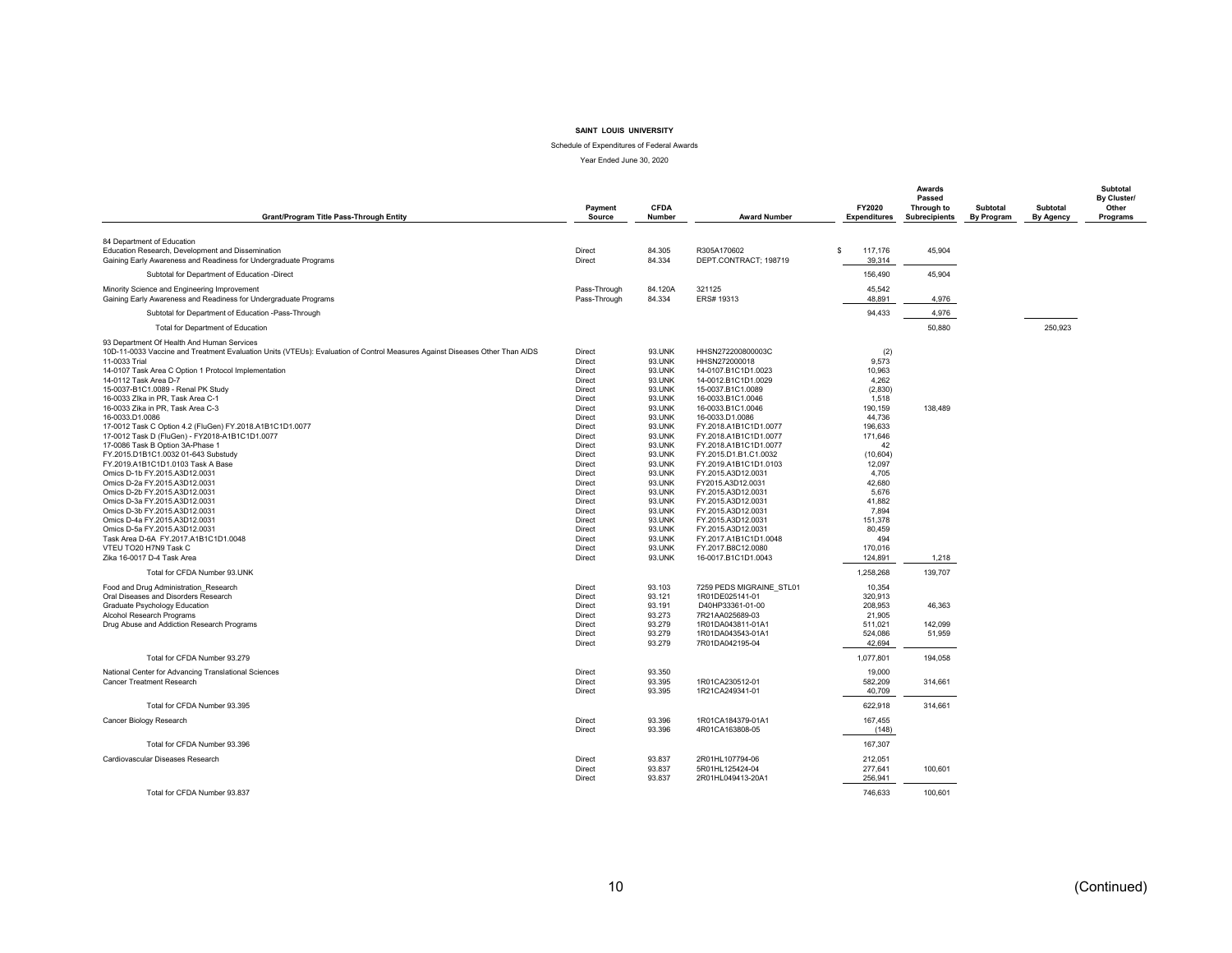Schedule of Expenditures of Federal Awards

|                                                                              |                  |                  |                                      |                     | Awards<br>Passed     |                   |                  | Subtotal<br>By Cluster/ |
|------------------------------------------------------------------------------|------------------|------------------|--------------------------------------|---------------------|----------------------|-------------------|------------------|-------------------------|
|                                                                              | Payment          | <b>CFDA</b>      |                                      | FY2020              | Through to           | Subtotal          | Subtotal         | Other                   |
| <b>Grant/Program Title Pass-Through Entity</b>                               | Source           | Number           | <b>Award Number</b>                  | <b>Expenditures</b> | <b>Subrecipients</b> | <b>By Program</b> | <b>By Agency</b> | Programs                |
| Lung Diseases Research                                                       | Direct           | 93.838           | 1F30HL142193-01                      | 30.269<br>-S        |                      |                   |                  |                         |
| Blood Diseases and Resources Research                                        | Direct           | 93.839           | 1R01HL139554-01A1                    | 376,231             |                      |                   |                  |                         |
| Arthritis, Musculoskeletal and Skin Diseases Research                        | Direct           | 93.846           | 1R01AR0642821-01A1                   | 41,402              |                      |                   |                  |                         |
|                                                                              | Direct           | 93.846           | 1R01AR068438-01                      | 33,038              | 229                  |                   |                  |                         |
| Total for CFDA Number 93.846                                                 |                  |                  |                                      | 74,440              | 229                  |                   |                  |                         |
|                                                                              |                  |                  |                                      |                     |                      |                   |                  |                         |
| Diabetes, Digestive, and Kidney Diseases Extramural Research                 | Direct           | 93.847           | 1R01DK120651-01                      | 351,302             |                      |                   |                  |                         |
|                                                                              | Direct           | 93.847           | 2U01DK061718-18                      | 443,046             | 154,253              |                   |                  |                         |
|                                                                              | Direct           | 93.847           | 5R01DK081817-07                      | 259,583             |                      |                   |                  |                         |
|                                                                              | Direct           | 93.847           | 1R01DK113645-01                      | 323,368             |                      |                   |                  |                         |
|                                                                              | Direct           | 93.847           | 7R01DK103746-04                      | 263,908             |                      |                   |                  |                         |
|                                                                              | Direct           | 93.847           | 1R01DK118340-01                      | 640,224             | 152,122              |                   |                  |                         |
|                                                                              | Direct           | 93.847           | 5U01DK082871-12                      | 222,204             | 62,739               |                   |                  |                         |
|                                                                              | Direct           | 93.847           | 1R03DK121046-01                      | 64,418              |                      |                   |                  |                         |
|                                                                              | Direct           | 93.847           | 1K08DK098623-01A1                    | 127,541             |                      |                   |                  |                         |
|                                                                              | Direct           | 93.847<br>93.847 | 1R01DK110406-01                      | 511,815<br>28,399   | 205,654              |                   |                  |                         |
|                                                                              | Direct<br>Direct | 93.847           | 1F30DK118873-01A1<br>5U01DK061718-17 | 64,985              | 12,387               |                   |                  |                         |
|                                                                              |                  |                  |                                      |                     |                      |                   |                  |                         |
| Total for CFDA Number 93.847                                                 |                  |                  |                                      | 3,300,793           | 587,155              |                   |                  |                         |
| Extramural Research Programs in the Neurosciences and Neurological Disorders | Direct           | 93.853           | 1R01NS113257-01                      | 321,676             | 1,237                |                   |                  |                         |
|                                                                              | Direct           | 93.853           | 1R21NS098104-01                      | 26,645              |                      |                   |                  |                         |
|                                                                              | Direct           | 93.853           | 1R01NS111120-01A1                    | 74,996              |                      |                   |                  |                         |
|                                                                              | Direct           | 93.853           | 1R21NS108138-01                      | 202,504             |                      |                   |                  |                         |
|                                                                              | Direct           | 93.853           | 1R21NS094854-01A1                    | (115)               |                      |                   |                  |                         |
| Total for CFDA Number 93.853                                                 |                  |                  |                                      | 625,706             | 1,237                |                   |                  |                         |
| Allergy and Infectious Diseases Research                                     | Direct           | 93.855           | 1R21AI138096-01                      | 170,546             |                      |                   |                  |                         |
|                                                                              | Direct           | 93.855           | 1R21Al124672-01A1                    | 22,771              |                      |                   |                  |                         |
|                                                                              | Direct           | 93.855           | 1R03AI139835-01                      | 73,354              |                      |                   |                  |                         |
|                                                                              | Direct           | 93.855           | 1R21AI135311-01                      | 125,288             |                      |                   |                  |                         |
|                                                                              | Direct           | 93.855           | 1R01Al122669-01                      | 339,819             | 104,412              |                   |                  |                         |
|                                                                              | Direct           | 93.855           | 1R21AI128270-01                      | 3,861               |                      |                   |                  |                         |
|                                                                              | Direct           | 93.855           | 1R21Al117128-01A1                    | 29,386              |                      |                   |                  |                         |
|                                                                              | Direct           | 93.855           | 2R01AI048391-09                      | 828,476             | 531,586              |                   |                  |                         |
| Total for CFDA Number 93.855                                                 |                  |                  |                                      | 1,593,501           | 635,998              |                   |                  |                         |
| Biomedical Research and Research Training                                    | Direct           | 93.856           | 1R15GM129696-01A1                    | 85,598              |                      |                   |                  |                         |
|                                                                              | Direct           | 93.859           | 1R01GM115553-01                      | 44,303              | 27,808               |                   |                  |                         |
|                                                                              | Direct           | 93.859           | 2R01GM115553-05                      | 33,057              |                      |                   |                  |                         |
|                                                                              | Direct           | 93.859           | 1R01GM108714-01A1                    | 21,787              |                      |                   |                  |                         |
|                                                                              | Direct           | 93.859           | 1R1GM129731-01                       | 198,141             | 49,918               |                   |                  |                         |
|                                                                              | Direct           | 93.859           | 7R01GM130746-02                      | 98,448              |                      |                   |                  |                         |
|                                                                              | Direct           | 93.859           | 2R15GM084470-5A1                     | 120,077             |                      |                   |                  |                         |
|                                                                              | Direct           | 93.859           | 1R01GM129508-01                      | 108,934             | 27,057               |                   |                  |                         |
|                                                                              | Direct           | 93.859           | 1R01GM109974-01A1                    | 110,585             |                      |                   |                  |                         |
|                                                                              | Direct           | 93.859           | 1R01GM108648-01                      | 14,859              |                      |                   |                  |                         |
|                                                                              | Direct           | 93.859           | 1R15GM128047-01                      | 52,740              |                      |                   |                  |                         |
|                                                                              | Direct           | 93.859           | 5T32GM008306-30                      | 171,395             |                      |                   |                  |                         |
|                                                                              | Direct           | 93.859           | 1R01GM121359-01A1                    | 3,554               |                      |                   |                  |                         |
|                                                                              | Direct           | 93.859           | 7R15GM126477-02                      | 124,679             |                      |                   |                  |                         |
|                                                                              | Direct           | 93.859           | 1R01GM112188-01A1                    | 252,509             |                      |                   |                  |                         |
|                                                                              | Direct           | 93.859           | 2R15GM085699-03                      | 169,052             |                      |                   |                  |                         |
|                                                                              | Direct           | 93.859           | 1R01GM134081-01                      | 88,160              | 13,836               |                   |                  |                         |
| Total for CFDA Number 93,859                                                 |                  |                  |                                      | 1,697,878           | 118,619              |                   |                  |                         |
| Child Health and Human Development Extramural Research                       | Direct           | 93.865           | 5UG3HD096929-02                      | 693,336             | 314,734              |                   |                  |                         |
| Aging Research                                                               | Direct           | 93.866           | R21AG055604                          | 334                 | 334                  |                   |                  |                         |
|                                                                              | Direct           | 93.866           | 1R01AG064069-01                      | 295,366             |                      |                   |                  |                         |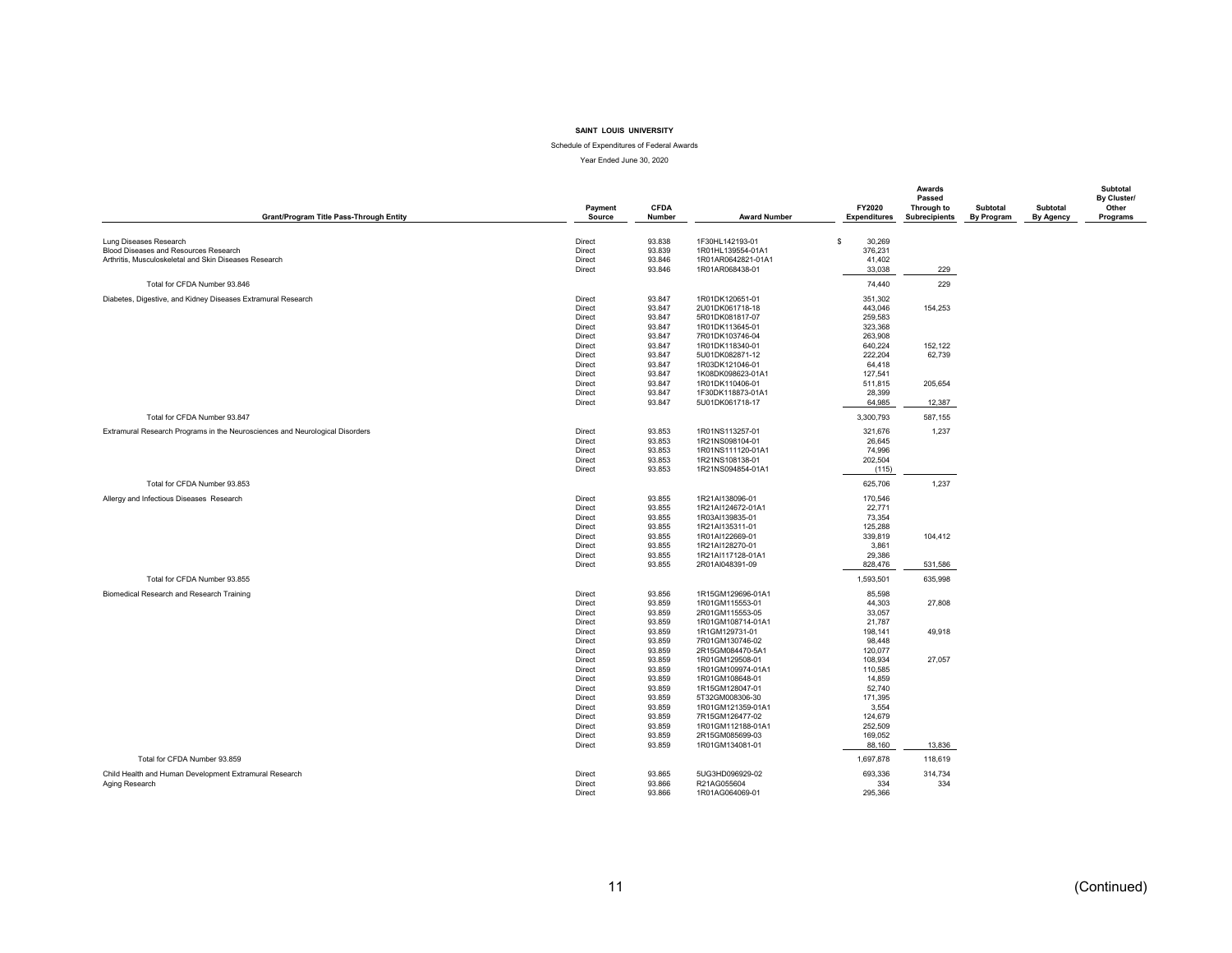Schedule of Expenditures of Federal Awards

|                                                                                           |                              |                  |                                                           |                          | Awards               |                   | Subtotal         |                             |
|-------------------------------------------------------------------------------------------|------------------------------|------------------|-----------------------------------------------------------|--------------------------|----------------------|-------------------|------------------|-----------------------------|
|                                                                                           | Payment                      | <b>CFDA</b>      |                                                           | FY2020                   | Passed<br>Through to | Subtotal          | Subtotal         | <b>By Cluster/</b><br>Other |
| Grant/Program Title Pass-Through Entity                                                   | Source                       | Number           | <b>Award Number</b>                                       | <b>Expenditures</b>      | <b>Subrecipients</b> | <b>By Program</b> | <b>By Agency</b> | Programs                    |
|                                                                                           |                              |                  |                                                           |                          |                      |                   |                  |                             |
|                                                                                           | Direct<br>Direct             | 93.866<br>93.866 | 7K01AG049075-02<br>4R00AG047339-03                        | \$.<br>36,115<br>265,458 |                      |                   |                  |                             |
|                                                                                           | Direct                       | 93.866           | 1R01AG058714-01A1                                         | 361,420                  | 1,166                |                   |                  |                             |
| Total for CFDA Number 93.866                                                              |                              |                  |                                                           | 958,693                  | 1,500                |                   |                  |                             |
| Vision Research                                                                           | Direct                       | 93.867           | 1R01EY031008-01                                           | 73,195                   |                      |                   |                  |                             |
|                                                                                           | Direct                       | 93.867           | 1R01EY028914-01                                           | 309.261                  |                      |                   |                  |                             |
| Total for CFDA Number 93.867                                                              |                              |                  |                                                           | 382,456                  |                      |                   |                  |                             |
| Subtotal for Department of Health and Human Services-Direct                               |                              |                  |                                                           | 14, 187, 355             | 2,454,862            |                   |                  |                             |
| Atox Bio, Ltd.                                                                            | Pass-Through                 | 93.UNK           | 321114                                                    | 6.484                    |                      |                   |                  |                             |
| Bavarian Nordic A/S<br>Board of Trustees of Southern Illinois University                  | Pass-Through                 | 93.UNK<br>93.UNK | POX-MVA-031<br>716820-005                                 | 199,930<br>2,218         |                      |                   |                  |                             |
| Duke University                                                                           | Pass-Through<br>Pass-Through | 93.UNK           | A032499 / HHSN2722013000171                               | 65,814                   |                      |                   |                  |                             |
| Infectious Disease Research Institute                                                     | Pass-Through                 | 93.UNK           | Q20SUB005-SLU2018                                         | 104,624                  |                      |                   |                  |                             |
| National Institute of Allergy and Infectious Diseases                                     | Pass-Through                 | 93.UNK           | 7N93019F00083-18-0011.B1C1.001                            | 270,139                  |                      |                   |                  |                             |
|                                                                                           | Pass-Through                 | 93.UNK           | 15-0037.B1C1.0089                                         | 173.636                  |                      |                   |                  |                             |
|                                                                                           | Pass-Through<br>Pass-Through | 93.UNK<br>93.UNK | 75N93019F0083 - 18-0011<br>75N93019F00131-18-0010.B1C1.01 | (12, 359)<br>38,411      |                      |                   |                  |                             |
|                                                                                           | Pass-Through                 | 93.UNK           | 3019F00131-18-0010.B1C1.0120                              | 686,561                  |                      |                   |                  |                             |
|                                                                                           | Pass-Through                 | 93.UNK           | FY.2015.A3D12.0031                                        | 8,771                    |                      |                   |                  |                             |
|                                                                                           | Pass-Through                 | 93.UNK           | FY.2019.A1B1C1D1.0103                                     | 468                      |                      |                   |                  |                             |
| Southwest Oncology Group Clinical Trials Initiative LLC                                   | Pass-Through<br>Pass-Through | 93.UNK<br>93.UNK | FY.2020.A1B1C1D1.0123<br><b>SWOG S0120</b>                | 357,684                  |                      |                   |                  |                             |
| Utah State University                                                                     | Pass-Through                 | 93.UNK           | 201267-608                                                | 417,657                  |                      |                   |                  |                             |
| Total for CFDA Number 93.UNK                                                              |                              |                  |                                                           | 2,320,045                |                      |                   |                  |                             |
| Blood Disorder Program: Prevention, Surveillance, and Research                            | Pass-Through                 | 93.080           | AMEND #3 SUB #0011472K                                    | 4,034                    |                      |                   |                  |                             |
|                                                                                           | Pass-Through                 | 93.080           | AMEND #4 SUB #0011472K                                    | 14.082                   |                      |                   |                  |                             |
|                                                                                           | Pass-Through                 | 93.080           | SUB 0011472M AMEND 3                                      | 21,001                   |                      |                   |                  |                             |
| Total for CFDA Number 93.080                                                              |                              |                  |                                                           | 39,117                   |                      |                   |                  |                             |
| Maternal and Child Health Federal Consolidated Programs                                   | Pass-Through                 | 93.110           | R40MC31761                                                | 18,272                   | 12.061               |                   |                  |                             |
|                                                                                           | Pass-Through                 | 93.110           | AMEND #1, SUB# 0012728E                                   | (6, 333)                 |                      |                   |                  |                             |
|                                                                                           | Pass-Through                 | 93.110<br>93.110 | AMEND #2, SUB# 0012728E                                   | 20,410<br>648            |                      |                   |                  |                             |
|                                                                                           | Pass-Through<br>Pass-Through | 93.110           | AMEND #3, SUB# 0012728E<br>AMEND#1 SUB #0012728M          | 21,451                   |                      |                   |                  |                             |
|                                                                                           | Pass-Through                 | 93.110           | SUB #0012728M AM #2                                       | 31,438                   |                      |                   |                  |                             |
| Total for CFDA Number 93.110                                                              |                              |                  |                                                           | 85,886                   | 12.061               |                   |                  |                             |
| <b>Environmental Health</b>                                                               | Pass-Through                 | 93.113           | 000507395-001                                             | (3)                      |                      |                   |                  |                             |
|                                                                                           | Pass-Through                 | 93.113           | 000510923-001                                             | 114,401                  |                      |                   |                  |                             |
|                                                                                           | Pass-Through<br>Pass-Through | 93.113<br>93.113 | 000514504-001<br>UPDATE WITH FEA                          | 23,089<br>64,229         |                      |                   |                  |                             |
|                                                                                           |                              |                  |                                                           |                          |                      |                   |                  |                             |
| Total for CFDA Number 93.113                                                              |                              |                  |                                                           | 201,716                  |                      |                   |                  |                             |
| Research Related to Deafness and Communication Disorders                                  | Pass-Through<br>Pass-Through | 93.173<br>93.173 | 320468<br>SUBAWARD NO. 809K130                            | 930<br>16,825            |                      |                   |                  |                             |
|                                                                                           | Pass-Through                 | 93.173           | 10041913025                                               | 500                      |                      |                   |                  |                             |
| Total for CFDA Number 93.173                                                              |                              |                  |                                                           | 18,255                   |                      |                   |                  |                             |
| Mental Health Research Grants                                                             | Pass-Through                 | 93.242           | SUBAWARD #804-2-01                                        | 241,590                  |                      |                   |                  |                             |
|                                                                                           | Pass-Through                 | 93.242           | SUB# WU-20-387 PO#                                        | 1,661                    |                      |                   |                  |                             |
| Total for CFDA Number 93.242                                                              |                              |                  |                                                           | 243,251                  |                      |                   |                  |                             |
| Substance Abuse and Mental Health Services_Projects of Regional and National Significance | Pass-Through                 | 93.243           | 00050377-1                                                | 4,118                    |                      |                   |                  |                             |
|                                                                                           | Pass-Through<br>Pass-Through | 93.243<br>93.243 | 31000 HU902 PO19007895-00<br>321222                       | 29,536<br>7,966          |                      |                   |                  |                             |
| Total for CFDA Number 93.243                                                              |                              |                  |                                                           | 41,620                   |                      |                   |                  |                             |
| Drug Abuse and Addiction Research Programs                                                | Pass-Through                 | 93.279           | SUB# WU-20-436 PO#                                        | 12,764                   |                      |                   |                  |                             |
| Minority Health and Health Disparities Research                                           | Pass-Through                 | 93.307           | TCCPP20                                                   | (184)                    |                      |                   |                  |                             |
| National Center for Advancing Translational Sciences                                      | Pass-Through                 | 93.350           | CTRP2019-11, PO#2934920G                                  | 33,936                   |                      |                   |                  |                             |
|                                                                                           | Pass-Through                 | 93.350           | <b>GRANT ID# PDSS105</b>                                  | 1,326                    |                      |                   |                  |                             |
|                                                                                           | Pass-Through                 | 93.350           | SUB #WU-18-20, PO# 2934127E                               | (3,012)                  |                      |                   |                  |                             |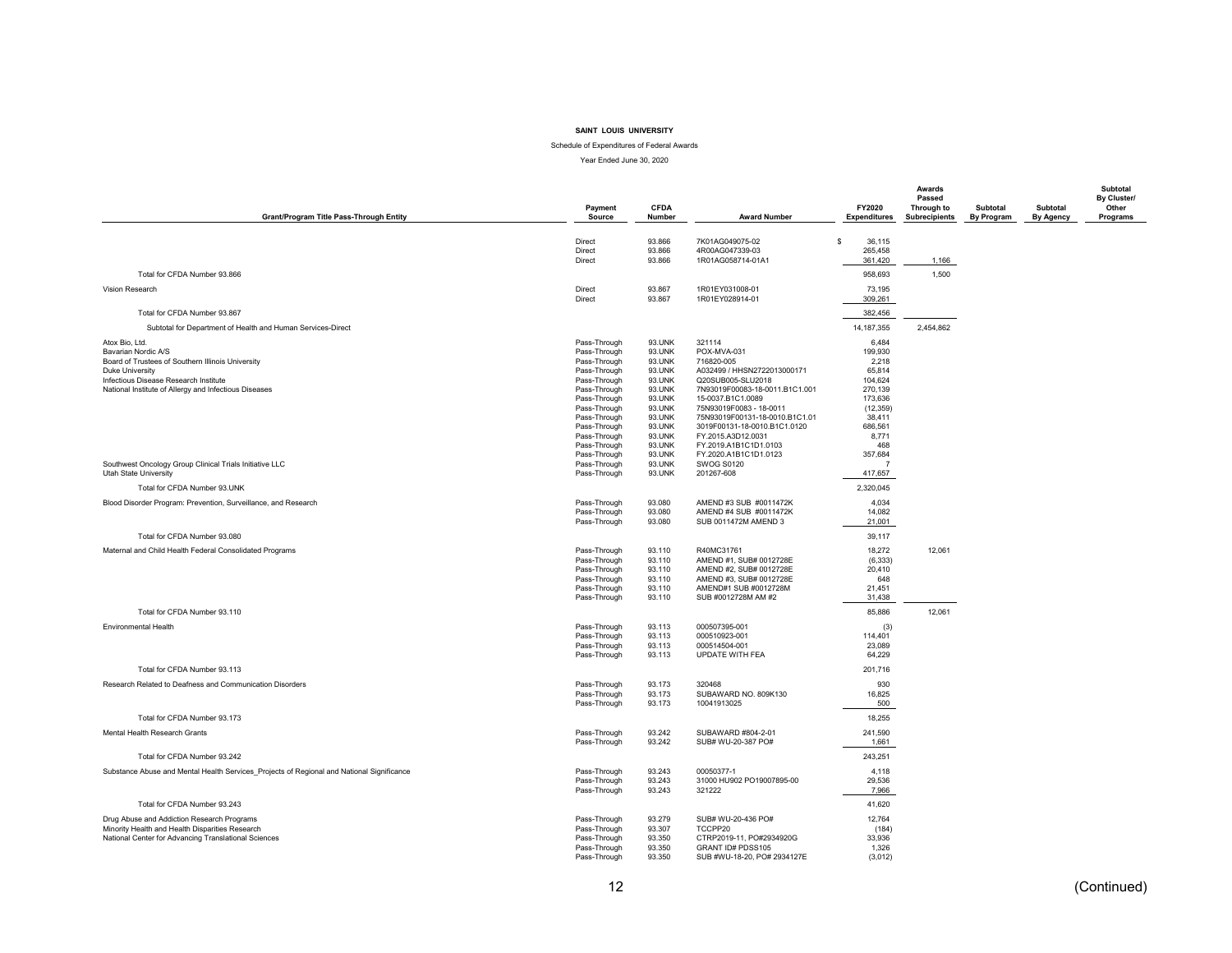Schedule of Expenditures of Federal Awards

Year Ended June 30, 2020

| <b>Grant/Program Title Pass-Through Entity</b>                                                                        | Payment<br>Source                                                                                                                                            | <b>CFDA</b><br>Number                                                                            | <b>Award Number</b>                                                                                                                                                                                                                                    | FY2020<br><b>Expenditures</b>                                                                | Awards<br>Passed<br>Through to<br><b>Subrecipients</b> | Subtotal<br>By Program | Subtotal<br><b>By Agency</b> | Subtotal<br>By Cluster/<br>Other<br>Programs |
|-----------------------------------------------------------------------------------------------------------------------|--------------------------------------------------------------------------------------------------------------------------------------------------------------|--------------------------------------------------------------------------------------------------|--------------------------------------------------------------------------------------------------------------------------------------------------------------------------------------------------------------------------------------------------------|----------------------------------------------------------------------------------------------|--------------------------------------------------------|------------------------|------------------------------|----------------------------------------------|
|                                                                                                                       | Pass-Through<br>Pass-Through<br>Pass-Through<br>Pass-Through<br>Pass-Through<br>Pass-Through<br>Pass-Through<br>Pass-Through                                 | 93.350<br>93.350<br>93.350<br>93.350<br>93.350<br>93.350<br>93.350<br>93.350                     | SUB# WU-18-336, PO# 2935268E<br>SUB# WU-19-387, PO# 2935013G<br>WU-18-371, PO#2935481E<br>WU-19-315; PO2934992G<br>WU-19-331<br>WU-19-388<br>WU-20-415; PO 2941690H<br>WU-20-417; PO 2941692H                                                          | $\mathbb{S}$<br>(640)<br>42,020<br>22,997<br>23,206<br>44.491<br>38,878<br>2,396<br>10,000   | 10,000                                                 |                        |                              |                                              |
| Total for CFDA Number 93.350                                                                                          |                                                                                                                                                              |                                                                                                  |                                                                                                                                                                                                                                                        | 215,598                                                                                      | 10,000                                                 |                        |                              |                                              |
| Research Infrastructure Programs<br>Cancer Cause and Prevention Research                                              | Pass-Through<br>Pass-Through<br>Pass-Through                                                                                                                 | 93.351<br>93.393<br>93.393                                                                       | 1S10OD025246-01A1<br>OSP2018129<br>WU-20-88; PO2941515H                                                                                                                                                                                                | 244,354<br>6,131<br>14,859                                                                   |                                                        |                        |                              |                                              |
| Total for CFDA Number 93.393                                                                                          |                                                                                                                                                              |                                                                                                  |                                                                                                                                                                                                                                                        | 20,990                                                                                       |                                                        |                        |                              |                                              |
| Cancer Detection and Diagnosis Research<br>Cancer Treatment Research                                                  | Pass-Through<br>Pass-Through<br>Pass-Through<br>Pass-Through                                                                                                 | 93.394<br>93.395<br>93.395<br>93.395                                                             | 1R01CA237149-01A1<br>308801<br>1R01CA237263-01<br>AWARD# WE-19-120, PO#2934538G                                                                                                                                                                        | 15.635<br>1,637<br>43,116<br>13,999                                                          |                                                        |                        |                              |                                              |
| Total for CFDA Number 93.395                                                                                          |                                                                                                                                                              |                                                                                                  |                                                                                                                                                                                                                                                        | 58,752                                                                                       |                                                        |                        |                              |                                              |
| Cancer Biology Research                                                                                               | Pass-Through<br>Pass-Through                                                                                                                                 | 93.396<br>93.396                                                                                 | 1R01CA238705-01A1<br>1R01CA242188-01A1                                                                                                                                                                                                                 | 234,880<br>15,635                                                                            |                                                        |                        |                              |                                              |
| Total for CFDA Number 93.396                                                                                          |                                                                                                                                                              |                                                                                                  |                                                                                                                                                                                                                                                        | 250,515                                                                                      |                                                        |                        |                              |                                              |
| Opiod STR                                                                                                             | Pass-Through<br>Pass-Through                                                                                                                                 | 93.788<br>93.788                                                                                 | SUBAWARD# 00066028-4<br>SUBAWARD# 00068974-4                                                                                                                                                                                                           | 25,321<br>116,383                                                                            |                                                        |                        |                              |                                              |
| Total for CFDA Number 93.788                                                                                          |                                                                                                                                                              |                                                                                                  |                                                                                                                                                                                                                                                        | 141,704                                                                                      |                                                        |                        |                              |                                              |
| Cardiovascular Diseases Research                                                                                      | Pass-Through<br>Pass-Through<br>Pass-Through<br>Pass-Through<br>Pass-Through<br>Pass-Through<br>Pass-Through<br>Pass-Through<br>Pass-Through                 | 93.837<br>93.837<br>93.837<br>93.837<br>93.837<br>93.837<br>93.837<br>93.837<br>93.837           | PS #107223<br>A03-9006<br>A03-9033<br>AMEND #1, SUB A03-9006<br>EPM 6718<br>SUB #203-7680<br>1R01HL147821-01<br>4R00HL136658-03<br>321329                                                                                                              | 13,408<br>15,430<br>29,820<br>45,958<br>5,083<br>(1,823)<br>332,835<br>238,857<br>18,952     |                                                        |                        |                              |                                              |
| Total for CFDA Number 93.837                                                                                          |                                                                                                                                                              |                                                                                                  |                                                                                                                                                                                                                                                        | 698,520                                                                                      |                                                        |                        |                              |                                              |
| Blood Diseases and Resources Research                                                                                 | Pass-Through<br>Pass-Through<br>Pass-Through<br>Pass-Through<br>Pass-Through<br>Pass-Through                                                                 | 93.839<br>93.839<br>93.839<br>93.839<br>93.839<br>93.839                                         | 1R01HL150146-01<br>2R01HL049413-24A1<br>321336<br>SUB0972 PO1143033 PROJ825827<br>SUB# 0463, PO#898082<br>WU-18-5                                                                                                                                      | 178,612<br>20,379<br>4,370<br>67,307<br>(38)<br>184,443                                      |                                                        |                        |                              |                                              |
| Total for CFDA Number 93.839                                                                                          |                                                                                                                                                              |                                                                                                  |                                                                                                                                                                                                                                                        | 455,073                                                                                      |                                                        |                        |                              |                                              |
| Translation and Implementation Science Research for Heart, Lung, Blood Diseases, and Sleep Disorders                  | Pass-Through<br>Pass-Through<br>Pass-Through                                                                                                                 | 93.840<br>93.840<br>93.840                                                                       | 819CH0505<br>819CHS0508<br>819CHS05010                                                                                                                                                                                                                 | 40<br>3,672<br>53,674                                                                        |                                                        |                        |                              |                                              |
| Total for CFDA Number 93.840                                                                                          |                                                                                                                                                              |                                                                                                  |                                                                                                                                                                                                                                                        | 57,386                                                                                       |                                                        |                        |                              |                                              |
| Arthritis, Musculoskeletal and Skin Diseases Research<br>Diabetes, Digestive, and Kidney Diseases Extramural Research | Pass-Through<br>Pass-Through<br>Pass-Through<br>Pass-Through<br>Pass-Through<br>Pass-Through<br>Pass-Through<br>Pass-Through<br>Pass-Through<br>Pass-Through | 93.846<br>93.847<br>93.847<br>93.847<br>93.847<br>93.847<br>93.847<br>93.847<br>93.847<br>93.847 | SUBAWARD #805-2-01, AMD #1<br>SUBAWARD #17-D10<br>SUBAWARD #16-D10<br>AMD #1 SUB# 2004407481<br>AMEND#2, SUB#2003862778<br>SUB 2003726644 AMD3<br>1R01DK125048-01<br>SUBAWARD NO. 11305SC<br>SUBAWARD #700198-0620-00<br>WU-15-130-MOD 3, PO #2922554Y | 15.503<br>193,094<br>(682)<br>138,570<br>1,603<br>55,135<br>35,892<br>76,935<br>76<br>30,096 |                                                        |                        |                              |                                              |
| Total for CFDA Number 93.847                                                                                          |                                                                                                                                                              |                                                                                                  |                                                                                                                                                                                                                                                        | 530.719                                                                                      |                                                        |                        |                              |                                              |

Total for CFDA Number 93.847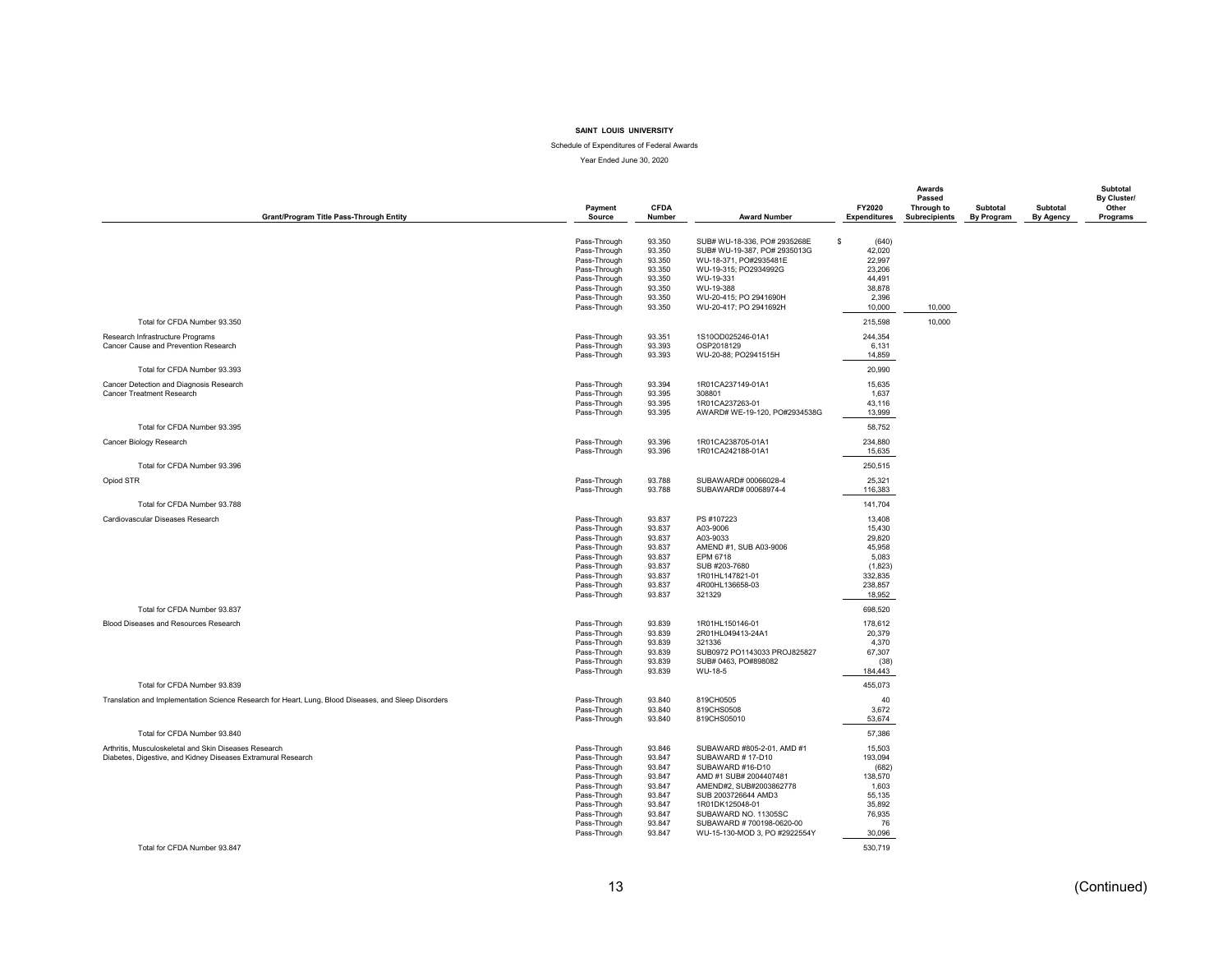Schedule of Expenditures of Federal Awards

| Grant/Program Title Pass-Through Entity                                      | Payment<br>Source                                                                                                                                                                                                                                                                                                            | <b>CFDA</b><br>Number                                                                                                                                                                                | <b>Award Number</b>                                                                                                                                                                                                                                                                                                                                  | FY2020<br><b>Expenditures</b>                                                                                                                                                                        | Awards<br>Passed<br>Through to<br><b>Subrecipients</b> | Subtotal<br>By Program | <b>Subtotal</b><br><b>By Agency</b> | <b>Subtotal</b><br>By Cluster/<br>Other<br>Programs |
|------------------------------------------------------------------------------|------------------------------------------------------------------------------------------------------------------------------------------------------------------------------------------------------------------------------------------------------------------------------------------------------------------------------|------------------------------------------------------------------------------------------------------------------------------------------------------------------------------------------------------|------------------------------------------------------------------------------------------------------------------------------------------------------------------------------------------------------------------------------------------------------------------------------------------------------------------------------------------------------|------------------------------------------------------------------------------------------------------------------------------------------------------------------------------------------------------|--------------------------------------------------------|------------------------|-------------------------------------|-----------------------------------------------------|
| Extramural Research Programs in the Neurosciences and Neurological Disorders | Pass-Through<br>Pass-Through<br>Pass-Through<br>Pass-Through<br>Pass-Through<br>Pass-Through<br>Pass-Through<br>Pass-Through<br>Pass-Through<br>Pass-Through<br>Pass-Through                                                                                                                                                 | 93.853<br>93.853<br>93.853<br>93.853<br>93.853<br>93.853<br>93.853<br>93.853<br>93.853<br>93.853<br>93.853                                                                                           | 00001565<br>0000959963<br>0001002907 - PROJECT 218035<br>SUBAWARD NO. RC10845<br>1R01NS114289-01<br>1R56NS105806-01A1<br>SUBAWARD NO. 11486SC<br>01785-138392<br>AMD 2, SUB UFDSP00012212<br>WU-19-127<br>WU-20-118                                                                                                                                  | \$<br>674<br>25,935<br>43,341<br>72,944<br>61,815<br>193.653<br>25,324<br>42<br>37,024<br>1,949<br>16,716                                                                                            |                                                        |                        |                                     |                                                     |
| Total for CFDA Number 93.853                                                 |                                                                                                                                                                                                                                                                                                                              |                                                                                                                                                                                                      |                                                                                                                                                                                                                                                                                                                                                      | 479,417                                                                                                                                                                                              |                                                        |                        |                                     |                                                     |
| Allergy and Infectious Diseases Research                                     | Pass-Through<br>Pass-Through<br>Pass-Through<br>Pass-Through<br>Pass-Through<br>Pass-Through<br>Pass-Through<br>Pass-Through<br>Pass-Through<br>Pass-Through<br>Pass-Through<br>Pass-Through<br>Pass-Through<br>Pass-Through<br>Pass-Through<br>Pass-Through<br>Pass-Through<br>Pass-Through<br>Pass-Through<br>Pass-Through | 93.855<br>93.855<br>93.855<br>93.855<br>93.855<br>93.855<br>93.855<br>93.855<br>93.855<br>93.855<br>93.855<br>93.855<br>93.855<br>93.855<br>93.855<br>93.855<br>93.855<br>93.855<br>93.855<br>93.855 | ERS #21367<br>16-S06<br>PO #2004292677<br>PTCL 01<br>PTCL 02<br>PTCL 02 MOD 01<br>1F31AI152460-01<br>1R01AI148362-01<br>1R21AI137533-01A1<br>1UM1AI148685-01<br>3UM1AI48685-01S1<br>500599<br>#5231-SLU-DHHS-5818<br>AMD #1, SUB #2018-27<br>AMD3,SUB2015-10,PO4000430479<br>321303<br>115541778<br>33041SUB52631<br>33442SUB52789<br>WU-14-358-MOD1 | 1,065<br>15,228<br>22,442<br>6,239<br>86,252<br>30,846<br>6,873<br>151.614<br>10,499<br>178,979<br>304,953<br>43,472<br>6,054<br>184,167<br>1,839<br>10,188<br>147,359<br>50,455<br>240,658<br>3,349 | 15,176                                                 |                        |                                     |                                                     |
|                                                                              | Pass-Through                                                                                                                                                                                                                                                                                                                 | 93.855                                                                                                                                                                                               | WU-16-324-MOD-3                                                                                                                                                                                                                                                                                                                                      | 97,007                                                                                                                                                                                               |                                                        |                        |                                     |                                                     |
| Total for CFDA Number 93.855                                                 |                                                                                                                                                                                                                                                                                                                              |                                                                                                                                                                                                      |                                                                                                                                                                                                                                                                                                                                                      | 1,599,538                                                                                                                                                                                            | 15,176                                                 |                        |                                     |                                                     |
| Biomedical Research and Research Training                                    | Pass-Through<br>Pass-Through<br>Pass-Through<br>Pass-Through<br>Pass-Through<br>Pass-Through                                                                                                                                                                                                                                 | 93.859<br>93.859<br>93.859<br>93.859<br>93.859<br>93.859                                                                                                                                             | 1R01GM133967-01<br>2R01GM115553-05<br>7R01GM130746-02<br>60053935<br>H005083801<br>WU-19-139                                                                                                                                                                                                                                                         | 293,254<br>241,895<br>211,128<br>9,679<br>106,046<br>52,509                                                                                                                                          |                                                        |                        |                                     |                                                     |
| Total for CFDA Number 93.859                                                 |                                                                                                                                                                                                                                                                                                                              |                                                                                                                                                                                                      |                                                                                                                                                                                                                                                                                                                                                      | 914,511                                                                                                                                                                                              |                                                        |                        |                                     |                                                     |
| Child Health and Human Development Extramural Research                       | Pass-Through<br>Pass-Through<br>Pass-Through<br>Pass-Through<br>Pass-Through<br>Pass-Through<br>Pass-Through                                                                                                                                                                                                                 | 93.865<br>93.865<br>93.865<br>93.865<br>93.865<br>93.865<br>93.865                                                                                                                                   | SUBAWARD NO. 136785<br>5UG3HD096929-02<br>SUB# WU-19-339 PO#2941028H<br>$WU -$ : PO<br>WU-19-335; PO<br>WU-20-186 PO2941048H<br>WU-20-186-MOD-1 PO2941048H                                                                                                                                                                                           | 10,660<br>312,099<br>15,399<br>2,429<br>727<br>9,555<br>47,094                                                                                                                                       | 223,844                                                |                        |                                     |                                                     |
| Total for CFDA Number 93.865                                                 |                                                                                                                                                                                                                                                                                                                              |                                                                                                                                                                                                      |                                                                                                                                                                                                                                                                                                                                                      | 397,963                                                                                                                                                                                              | 223.844                                                |                        |                                     |                                                     |
| Aging Research<br>Total for CFDA Number 93.866                               | Pass-Through<br>Pass-Through<br>Pass-Through<br>Pass-Through<br>Pass-Through<br>Pass-Through<br>Pass-Through<br>Pass-Through                                                                                                                                                                                                 | 93.866<br>93.866<br>93.866<br>93.866<br>93.866<br>93.866<br>93.866<br>93.866                                                                                                                         | SUBAWARD #761815-004<br>SUBAWARD#<br>2R44AG049548-02A1<br>5643-SLU-DHHS-4425<br>SUB# BW29-SLU-6<br>SUBAWARD NO. 818-1-01<br>64946772<br>68213713, AMEND 4, PO 9001267                                                                                                                                                                                | 36,182<br>(409)<br>52,658<br>13,346<br>46,006<br>140,425<br>21,620<br>23,791<br>333.619                                                                                                              |                                                        |                        |                                     |                                                     |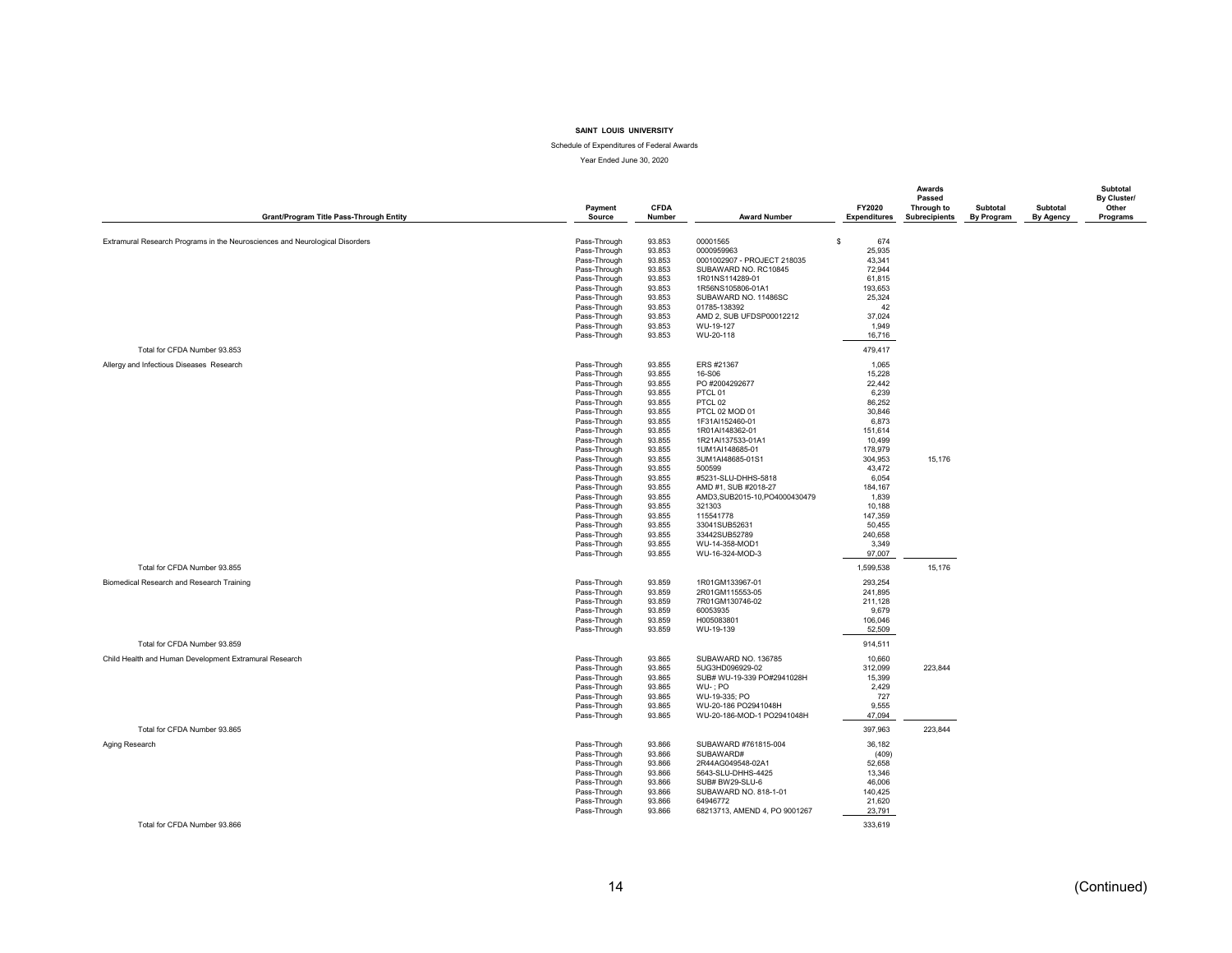Schedule of Expenditures of Federal Awards

| <b>Grant/Program Title Pass-Through Entity</b>                                                                                                                                                                     | Payment<br>Source            | <b>CFDA</b><br>Number | <b>Award Number</b>                    | FY2020<br><b>Expenditures</b>    | Awards<br>Passed<br>Through to<br><b>Subrecipients</b> | <b>Subtotal</b><br><b>By Program</b> | Subtotal<br><b>By Agency</b> | <b>Subtotal</b><br>By Cluster/<br>Other<br>Programs |
|--------------------------------------------------------------------------------------------------------------------------------------------------------------------------------------------------------------------|------------------------------|-----------------------|----------------------------------------|----------------------------------|--------------------------------------------------------|--------------------------------------|------------------------------|-----------------------------------------------------|
|                                                                                                                                                                                                                    |                              |                       |                                        |                                  |                                                        |                                      |                              |                                                     |
| Vision Research                                                                                                                                                                                                    | Pass-Through<br>Pass-Through | 93.867<br>93.867      | SUBAWARD #17318-00<br>321151           | 30,312<br><sup>\$</sup><br>3,972 |                                                        |                                      |                              |                                                     |
|                                                                                                                                                                                                                    | Pass-Through                 | 93.867                | JAEB-PEDIG 1XT1                        | 28                               |                                                        |                                      |                              |                                                     |
|                                                                                                                                                                                                                    | Pass-Through                 | 93.867                | SUB # 0054645 (129454-1), AMD2         | 113,197                          |                                                        |                                      |                              |                                                     |
| Total for CFDA Number 93.867                                                                                                                                                                                       |                              |                       |                                        | 147,509                          |                                                        |                                      |                              |                                                     |
| Rural Health Care Services Outreach, Rural Health Network Development and Small Health Care Provider Quality Improvement<br>Grants to Provide Outpatient Early Intervention Services with Respect to HIV Disease   | Pass-Through                 | 93.912<br>93.918      | ERS# 22988-44721<br>WU-19-406          | 40.616<br>27,868                 |                                                        |                                      |                              |                                                     |
| Maternal and Child Health Services Block Grant to the States                                                                                                                                                       | Pass-Through<br>Pass-Through | 93.994                | 321245                                 | 25,805                           |                                                        |                                      |                              |                                                     |
|                                                                                                                                                                                                                    | Pass-Through<br>Pass-Through | 93.994<br>93.994      | SUB 60048464 SLU<br>SUB 60052420 STL   | (1,242)<br>10,089                |                                                        |                                      |                              |                                                     |
| Total for CFDA Number 93.994                                                                                                                                                                                       |                              |                       |                                        | 34,652                           |                                                        |                                      |                              |                                                     |
| Subtotal for Department of Health and Human Services-Pass-Through                                                                                                                                                  |                              |                       |                                        | 9,642,912                        | 261,081                                                |                                      |                              |                                                     |
| Total for Department of Health and Human Services                                                                                                                                                                  |                              |                       |                                        |                                  | 2,715,943                                              |                                      | 23,830,267                   |                                                     |
| Total Research and Development Cluster                                                                                                                                                                             |                              |                       |                                        |                                  | 3,556,132                                              |                                      |                              | 31,110,419                                          |
| <b>TRIO Cluster</b>                                                                                                                                                                                                |                              |                       |                                        |                                  |                                                        |                                      |                              |                                                     |
| <b>TRIO</b> Student Support Services                                                                                                                                                                               | Direct                       | 84.042                | P042A151598                            | 293,096                          |                                                        |                                      |                              |                                                     |
| TRIO Talent Search                                                                                                                                                                                                 | Direct                       | 84.044                | P044A160669<br>P127A170146             | 257,988                          |                                                        |                                      |                              |                                                     |
| TRIO_McNair Post-Baccalaureate Achievement<br>Total for TRIO Cluster                                                                                                                                               | <b>Direct</b>                | 84.217                |                                        | 223,731<br>774,815               |                                                        |                                      |                              | 774,815                                             |
| Other Programs                                                                                                                                                                                                     |                              |                       |                                        |                                  |                                                        |                                      |                              |                                                     |
| 66 Environmental Protection Agency                                                                                                                                                                                 |                              |                       |                                        |                                  |                                                        |                                      |                              |                                                     |
| Environmental Workforce Development and Job Training Cooperative Agreements                                                                                                                                        | Pass-Through                 | 66.815                | 320968                                 | 21,428                           |                                                        |                                      |                              |                                                     |
|                                                                                                                                                                                                                    | Pass-Through                 | 66.815                | 320706                                 | (1, 210)                         |                                                        |                                      |                              |                                                     |
| Subtotal for Environmental Protection Agency -Pass-Through                                                                                                                                                         |                              |                       |                                        | 20,218                           |                                                        |                                      |                              |                                                     |
| Total for CFDA Number 66.815                                                                                                                                                                                       |                              |                       |                                        |                                  |                                                        | 20,218                               |                              |                                                     |
| Total for Environmental Protection Agency                                                                                                                                                                          |                              |                       |                                        |                                  |                                                        |                                      | 20,218                       |                                                     |
| 84 Department of Education                                                                                                                                                                                         |                              |                       |                                        |                                  |                                                        |                                      |                              |                                                     |
| COVID-19 - Education Stabilization Fund - Higher Education Emergency Relief Fund - Student Aid Portion<br>COVID-19 - Education Stabilization Fund - Higher Education Emergency Relief Fund - Institutional Portion | Direct<br>Direct             | 84.425E<br>84.425F    | P425E200579 - 20A<br>P425F205034 - 20A | 2,570,500<br>2,570,542           |                                                        |                                      |                              |                                                     |
| Subtotal for Department of Education -Direct                                                                                                                                                                       |                              |                       |                                        | 5,141,042                        |                                                        |                                      |                              |                                                     |
| Total for CFDA Number 84.425                                                                                                                                                                                       |                              |                       |                                        |                                  |                                                        | 5,141,042                            |                              |                                                     |
| Total for Department of Education                                                                                                                                                                                  |                              |                       |                                        |                                  |                                                        |                                      | 5,141,042                    |                                                     |
| 93 Department Of Health And Human Services                                                                                                                                                                         |                              |                       |                                        |                                  |                                                        |                                      |                              |                                                     |
| Maternal and Child Health Federal Consolidated Programs                                                                                                                                                            | Direct                       | 93.110                | 1 T76MC353690100                       | 5,748                            |                                                        |                                      |                              |                                                     |
| Subtotal for Department of Health And Human Services -Direct                                                                                                                                                       |                              |                       |                                        | 5,748                            |                                                        |                                      |                              |                                                     |
| Total for CFDA Number 93.110                                                                                                                                                                                       |                              |                       |                                        |                                  |                                                        | 5,748                                |                              |                                                     |
|                                                                                                                                                                                                                    | Direct                       |                       |                                        |                                  |                                                        |                                      |                              |                                                     |
| <b>Nursing Workforce Diversity</b>                                                                                                                                                                                 |                              | 93.178                | D19HP30852                             | 468,327                          | 81,053                                                 |                                      |                              |                                                     |
| Subtotal for Department of Health And Human Services -Direct                                                                                                                                                       |                              |                       |                                        | 468,327                          | 81,053                                                 |                                      |                              |                                                     |
| Total for CFDA Number 93.178                                                                                                                                                                                       |                              |                       |                                        |                                  |                                                        | 468,327                              |                              |                                                     |
| Mental and Behavioral Health Education and Training Grants                                                                                                                                                         | Direct                       | 93.732                | T98HP33470-01-00                       | 295,593                          | 6.499                                                  |                                      |                              |                                                     |
| Subtotal for Department of Health And Human Services -Direct                                                                                                                                                       |                              |                       |                                        | 295,593                          | 6.499                                                  |                                      |                              |                                                     |
| Total for CFDA Number 93.732                                                                                                                                                                                       |                              |                       |                                        |                                  |                                                        | 295,593                              |                              |                                                     |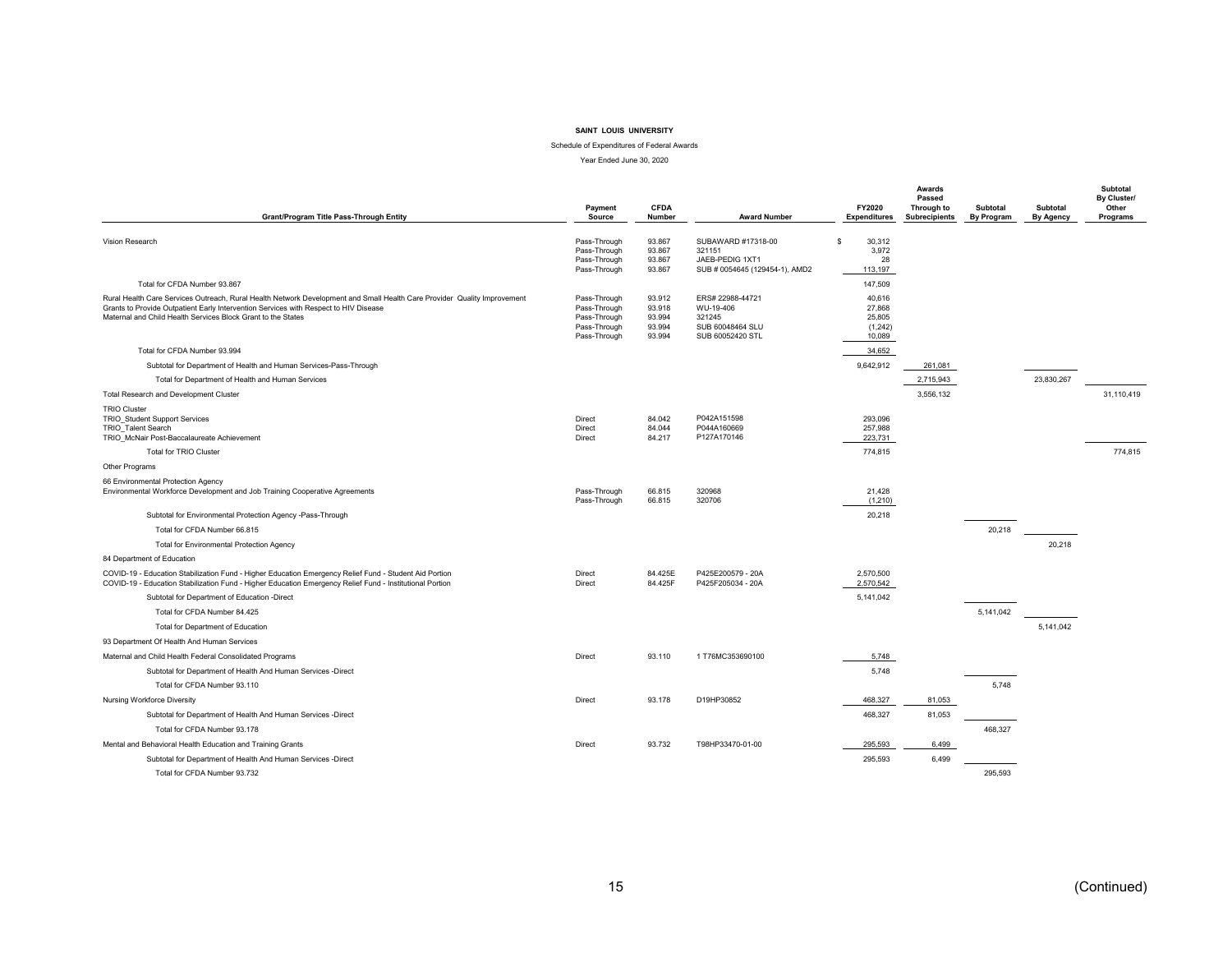Schedule of Expenditures of Federal Awards

| Grant/Program Title Pass-Through Entity                                                                         | Payment<br>Source                            | <b>CFDA</b><br>Number      | <b>Award Number</b>                                    | FY2020<br><b>Expenditures</b> | Awards<br>Passed<br>Through to<br><b>Subrecipients</b> | Subtotal<br>By Program | Subtotal<br><b>By Agency</b> | Subtotal<br>By Cluster/<br>Other<br>Programs |
|-----------------------------------------------------------------------------------------------------------------|----------------------------------------------|----------------------------|--------------------------------------------------------|-------------------------------|--------------------------------------------------------|------------------------|------------------------------|----------------------------------------------|
| Grants for Primary Care Training and Enhancement                                                                | Direct                                       | 93.884                     | T0BHP30018                                             | 380,039<br>\$.                | 167,070                                                |                        |                              |                                              |
| Subtotal for Department of Health And Human Services -Direct                                                    |                                              |                            |                                                        | 380,039                       | 167,070                                                |                        |                              |                                              |
| Total for CFDA Number 93.884                                                                                    |                                              |                            |                                                        |                               |                                                        | 380.039                |                              |                                              |
| HIV Emergency Relief Project Grants                                                                             | Direct<br>Direct                             | 93.914<br>93.914           | HD CONTRACT #19-33<br>HD19-45                          | 188,809<br>117,631            |                                                        |                        |                              |                                              |
| Subtotal for Department of Health And Human Services -Direct                                                    |                                              |                            |                                                        | 306,440                       |                                                        |                        |                              |                                              |
| HIV Emergency Relief Project Grants                                                                             | Pass-Through<br>Pass-Through                 | 93.914<br>93.914           | 321305<br>HD CONTRACT #20-XX (UPDATE FEA               | 45,224<br>85,799              |                                                        |                        |                              |                                              |
| Subtotal for Department of Health And Human Services -Pass-Through                                              |                                              |                            |                                                        | 131,023                       |                                                        |                        |                              |                                              |
| Total for CFDA Number 93.914                                                                                    |                                              |                            |                                                        |                               |                                                        | 437,463                |                              |                                              |
| PPHF Geriatric Education Centers                                                                                | Direct<br>Direct                             | 93.969<br>93.969           | 4 U1HP28716-03-02<br>U1HP28716-04-00                   | 65,911<br>621,651             | 64,209<br>153,372                                      |                        |                              |                                              |
| Subtotal for Department of Health And Human Services -Direct                                                    |                                              |                            |                                                        | 687,562                       | 217,581                                                |                        |                              |                                              |
| Total for CFDA Number 93.969                                                                                    |                                              |                            |                                                        |                               |                                                        | 687,562                |                              |                                              |
| Maternal and Child Health Services Block Grant to the States                                                    | Direct                                       | 93.994                     | HRSA-SRTR                                              | 95,968                        |                                                        |                        |                              |                                              |
| Subtotal for Department of Health And Human Services -Direct                                                    |                                              |                            |                                                        | 95,968                        |                                                        |                        |                              |                                              |
| Maternal and Child Health Services Block Grant to the States                                                    | Pass-Through<br>Pass-Through                 | 93.994<br>93.994           | HRSA-SRTR<br>CS171489002                               | 27,060<br>(722)               |                                                        |                        |                              |                                              |
| Subtotal for Department of Health And Human Services -Pass-Through                                              |                                              |                            |                                                        | 26,338                        |                                                        |                        |                              |                                              |
| Total for CFDA Number 93.994                                                                                    |                                              |                            |                                                        |                               |                                                        | 122,306                |                              |                                              |
| Hennepin Healthcare Research Institute                                                                          | Pass-Through<br>Pass-Through                 | 93.UNK<br>93.UNK           | AMD2 SUB HHSH25020150009C<br>AMD3 SUB HHSH25020150009C | 908<br>1,733                  |                                                        |                        |                              |                                              |
| Subtotal for Department of Health And Human Services -Pass-Through                                              |                                              |                            |                                                        | 2.641                         |                                                        |                        |                              |                                              |
| Total for CFDA Number 93.UNK                                                                                    |                                              |                            |                                                        |                               |                                                        | 2,641                  |                              |                                              |
| Area Health Education Centers                                                                                   | Pass-Through<br>Pass-Through                 | 93.107<br>93.107           | 322-375<br>323-375                                     | 6,950<br>35,961               |                                                        |                        |                              |                                              |
| Subtotal for Department of Health And Human Services -Pass-Through                                              |                                              |                            |                                                        | 42,911                        |                                                        |                        |                              |                                              |
| Total for CFDA Number 93.107                                                                                    |                                              |                            |                                                        |                               |                                                        | 42,911                 |                              |                                              |
| Coordinated Services and Access to Research for Women, Infants, Children, and Youth                             | Pass-Through<br>Pass-Through<br>Pass-Through | 93.153<br>93.153<br>93.153 | SUB#WU-19-97, PO#2934302G<br>WU-19-82<br>WU-20-92      | 840<br>17,115<br>86,710       |                                                        |                        |                              |                                              |
| Subtotal for Department of Health And Human Services -Pass-Through                                              |                                              |                            |                                                        | 104,665                       |                                                        |                        |                              |                                              |
| Total for CFDA Number 93.153                                                                                    |                                              |                            |                                                        |                               |                                                        | 104.665                |                              |                                              |
| Innovative State and Local Public Health Strategies to prevent and Manage Diabetes and Heart Disease and Stroke | Pass-Through                                 | 93.435                     | WU-20-95                                               | 14.764                        |                                                        |                        |                              |                                              |
| Subtotal for Department of Health And Human Services -Pass-Through                                              |                                              |                            |                                                        | 14,764                        |                                                        |                        |                              |                                              |
| Total for CFDA Number 93.435                                                                                    |                                              |                            |                                                        |                               |                                                        | 14.764                 |                              |                                              |
| Public Health Training Centers Program                                                                          | Pass-Through<br>Pass-Through                 | 93.516<br>93.516           | S00588-01<br>S00588-02                                 | 28,115<br>86,866              |                                                        |                        |                              |                                              |
| Subtotal for Department of Health And Human Services -Pass-Through                                              |                                              |                            |                                                        | 114,981                       |                                                        |                        |                              |                                              |
| Total for CFDA Number 93.516                                                                                    |                                              |                            |                                                        |                               |                                                        | 114,981                |                              |                                              |
| Preventive Health and Health Services Block Grant funded solely with Prevention and Public Health Funds (PPHF)  | Pass-Through                                 | 93.758                     | DH190039001                                            | 9,899                         |                                                        |                        |                              |                                              |
| Subtotal for Department of Health And Human Services -Pass-Through                                              |                                              |                            |                                                        | 9,899                         |                                                        |                        |                              |                                              |
| Total for CFDA Number 93.758                                                                                    |                                              |                            |                                                        |                               |                                                        | 9.899                  |                              |                                              |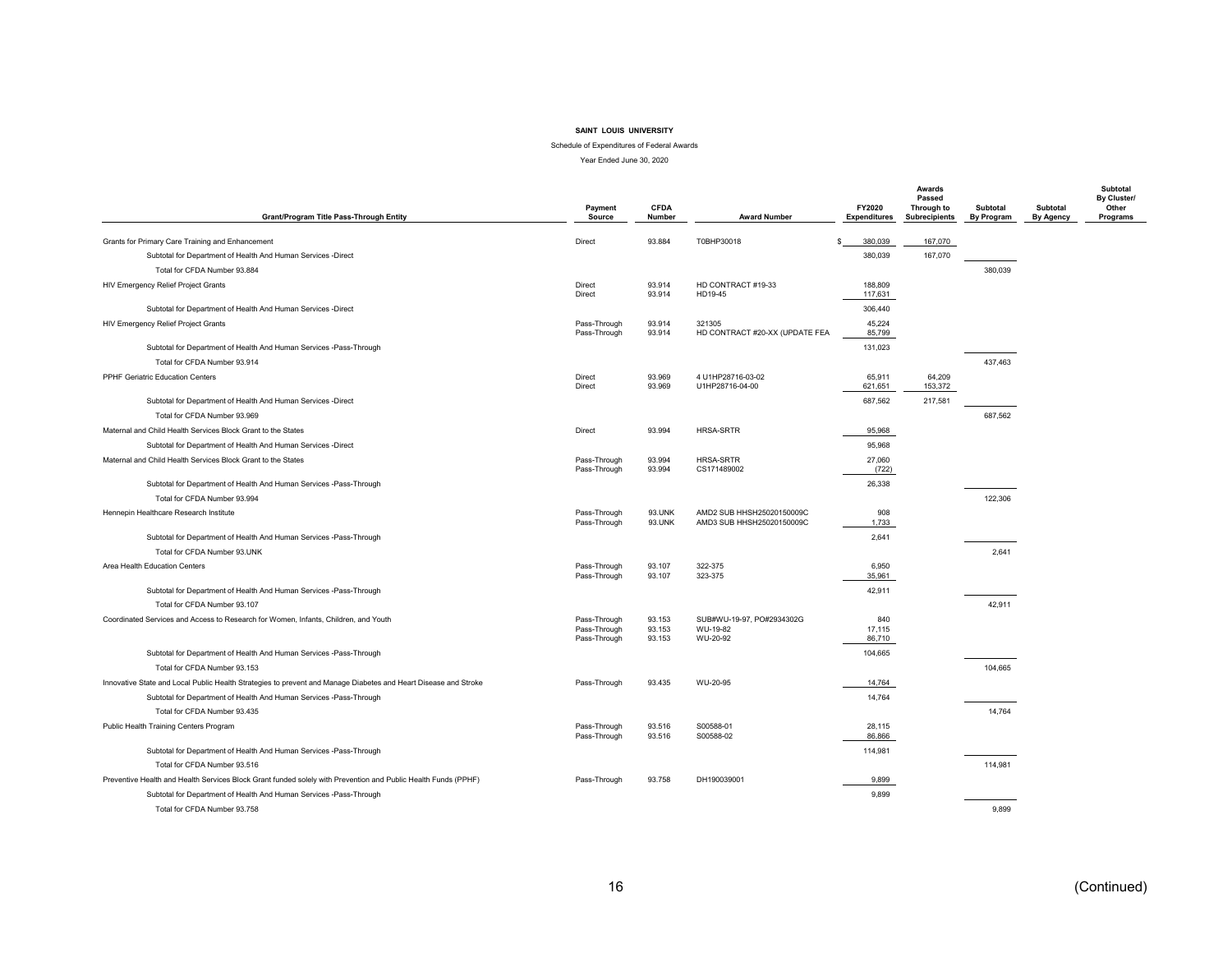#### Schedule of Expenditures of Federal Awards

#### Year Ended June 30, 2020

| Grant/Program Title Pass-Through Entity                                                                  | Payment<br>Source            | <b>CFDA</b><br>Number | <b>Award Number</b>                   | FY2020<br><b>Expenditures</b> | Awards<br>Passed<br>Through to<br><b>Subrecipients</b> | Subtotal<br>By Program | Subtotal<br><b>By Agency</b> | Subtotal<br>By Cluster/<br>Other<br>Programs |
|----------------------------------------------------------------------------------------------------------|------------------------------|-----------------------|---------------------------------------|-------------------------------|--------------------------------------------------------|------------------------|------------------------------|----------------------------------------------|
| Vision Research                                                                                          | Pass-Through                 | 93.867                | 321251                                | 4,314                         |                                                        |                        |                              |                                              |
| Subtotal for Department of Health And Human Services -Pass-Through                                       |                              |                       |                                       | 4.314                         |                                                        |                        |                              |                                              |
| Total for CFDA Number 93.867                                                                             |                              |                       |                                       |                               |                                                        | 4.314                  |                              |                                              |
| Cancer Prevention and Control Programs for State, Territorial and Tribal Organizations                   | Pass-Through                 | 93.898                | ERS16120083                           | 35,348                        |                                                        |                        |                              |                                              |
| Subtotal for Department of Health And Human Services -Pass-Through                                       |                              |                       |                                       | 35,348                        |                                                        |                        |                              |                                              |
| Total for CFDA Number 93,898                                                                             |                              |                       |                                       |                               |                                                        | 35,348                 |                              |                                              |
| Grants to Provide Outpatient Early Intervention Services with Respect to HIV Disease                     | Pass-Through<br>Pass-Through | 93.918<br>93.918      | WU-19-406<br>WU-20-XX UPDATE WITH FEA | 45,906<br>41,946              |                                                        |                        |                              |                                              |
| Subtotal for Department of Health And Human Services -Pass-Through                                       |                              |                       |                                       | 87,852                        |                                                        |                        |                              |                                              |
| Total for CFDA Number 93.918                                                                             |                              |                       |                                       |                               |                                                        | 87.852                 |                              |                                              |
| Cooperative Agreements for State-Based Comprehensive Breast and Cervical Cancer Early Detection Programs | Pass-Through<br>Pass-Through | 93.919<br>93.919      | ERS16118072<br>ERS16119079            | 5,468<br>21,999               |                                                        |                        |                              |                                              |
| Subtotal for Department of Health And Human Services -Pass-Through                                       |                              |                       |                                       | 27,467                        |                                                        |                        |                              |                                              |
| Total for CFDA Number 93.919                                                                             |                              |                       |                                       |                               |                                                        | 27,467                 |                              |                                              |
| Total for Department of Health and Human Services                                                        |                              |                       |                                       |                               | 472,203                                                |                        | 2,841,880                    |                                              |
| <b>Total Other Programs</b>                                                                              |                              |                       |                                       |                               | 472,203                                                |                        |                              | 8.003.140                                    |
| <b>Grand Total</b>                                                                                       |                              |                       |                                       |                               | 4,028,335                                              |                        |                              | 173,319,711                                  |

See accompanying independent auditors' report and notes to schedule of expenditures of federal awards.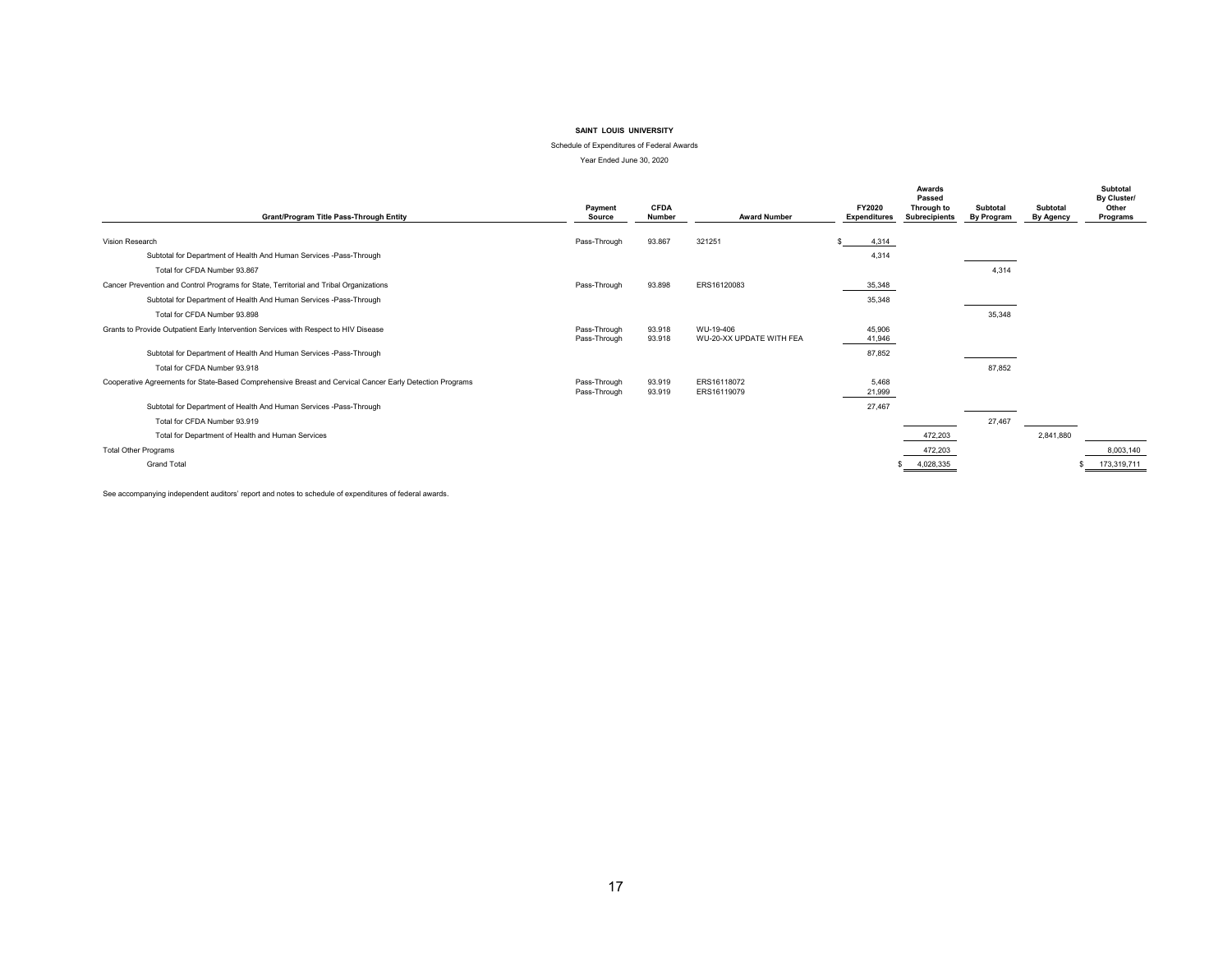#### Notes to Schedule of Expenditures of Federal Awards

Year ended June 30, 2020

### **(1) Summary of Significant Accounting Policies and Basis of Presentation**

The accompanying Schedule of Expenditures of Federal Awards (the Schedule) summarizes the expenditures of Saint Louis University (the University) under programs funded by the federal government for the year ended June 30, 2020. The information in this schedule is presented in accordance with the requirements of Title 2 U.S. Code of Federal Regulations Part 200 Uniform Guidance Administration Requirements, Cost Principles, and Audit Requirements for Federal Awards (Uniform Guidance). The Schedule has been prepared on the accrual basis of accounting. Because the Schedule presents only a selected portion of the operations of the University, it is not intended to and does not present the financial position or changes in net assets of the University.

For purposes of the Schedule, federal awards include all grants and contracts entered into directly between the University and agencies and departments of the federal government, as well as federal funds passed through to the University by other recipients.

### **(2) Indirect Cost Rates**

Expenditures for federal programs are recognized using the cost accounting principles contained in the Uniform Guidance, Subpart E-Cost Principles. Under those cost principles, certain types of expenditures are not allowable or are limited as to reimbursement. Expenditures include a portion of costs associated with general University activities (facilities and administrative costs or indirect costs), which are allocated to federal awards under negotiated formulas commonly referred to as facilities and administrative cost rates. Facilities and administrative costs allocated to such awards for the year ended June 30, 2020, were based on predetermined fixed rates up to 51.5% negotiated with the University's cognizant federal agency, the U.S. Department of Health and Human Services, and are included as a component of the expenditures in the Schedule. The University has not elected to use a 10% de minimis cost rate provided for in the Uniform Guidance.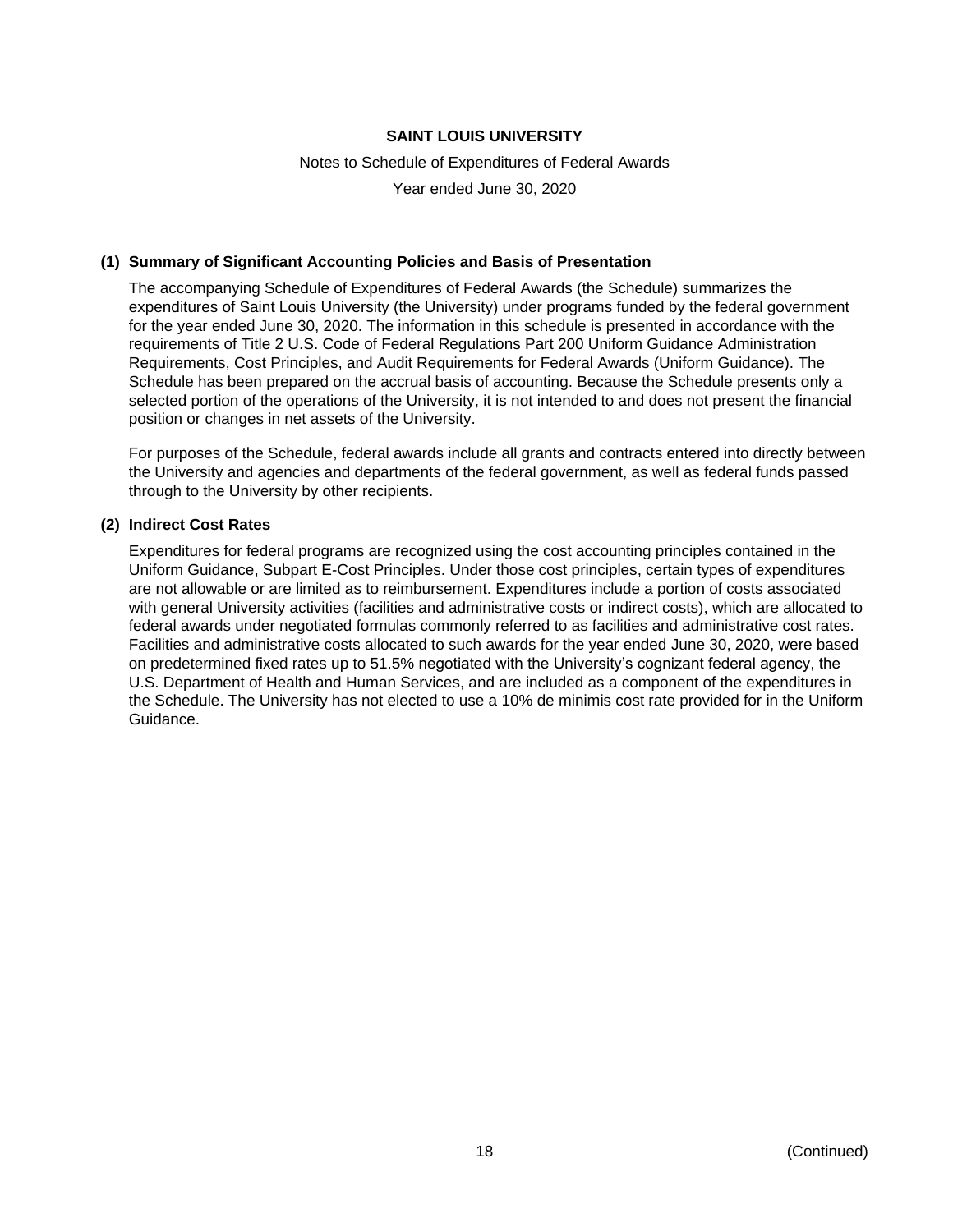### Notes to Schedule of Expenditures of Federal Awards

Year ended June 30, 2020

### **(3) Loan Programs**

The University participates in various loan programs. Certain loan programs are considered to be a component of the student financial assistance cluster. The following schedule represents loans outstanding of the University as of June 30, 2020:

|                                                          | <b>CFDA</b><br>number | Outstanding<br>balance |
|----------------------------------------------------------|-----------------------|------------------------|
| Federal Perkins Loan Program                             | 84.038                | \$<br>9,461,066        |
| Health Professions Student Loans, Including Primary Care |                       |                        |
| Loans/Loans for Disadvantaged Students                   | 93.342                | 302,896                |
| Health Professions Student Loans, Including Primary Care |                       |                        |
| Loans/Loans for Disadvantaged Students                   | 93.342                | 1,236,422              |
| <b>Nursing Student Loans</b>                             | 93.364                | 626.461                |
| Nurse Faculty Loan Program                               | 93.264                | 203,385                |
| Nurse Faculty Loan Program                               | 93.264                | 16,436                 |
| Total – Student Financial Assistance Cluster             |                       |                        |
| Loans Outstanding                                        |                       | \$<br>11,846,666       |

The following schedule represents loans disbursed by the University for the year ended June 30, 2020:

|                                                          | <b>CFDA</b><br>number |     | Loans<br>disbursed |  |
|----------------------------------------------------------|-----------------------|-----|--------------------|--|
| Health Professions Student Loans, Including Primary Care |                       |     |                    |  |
| Loans/Loans for Disadvantaged Students                   | 93.342                | \$. | 20,000             |  |
| <b>Nursing Student Loans</b>                             | 93.364                |     | 75,188             |  |
| Nurse Faculty Loan Program                               | 93.264                |     | 10,477             |  |
| Total - Student Financial Assistance Cluster             |                       |     |                    |  |
| Loans Disbursed                                          |                       |     | 105,665            |  |

The University claimed an administrative cost allowance of \$163,395 on its Federal Work Study Program during 2020, which is included in the amounts on the Schedule.

### **(4) Donated Personal Protective Equipment (Unaudited)**

The University did not receive donated personal protective equipment from federal assistance during the fiscal year ended June 30, 2020.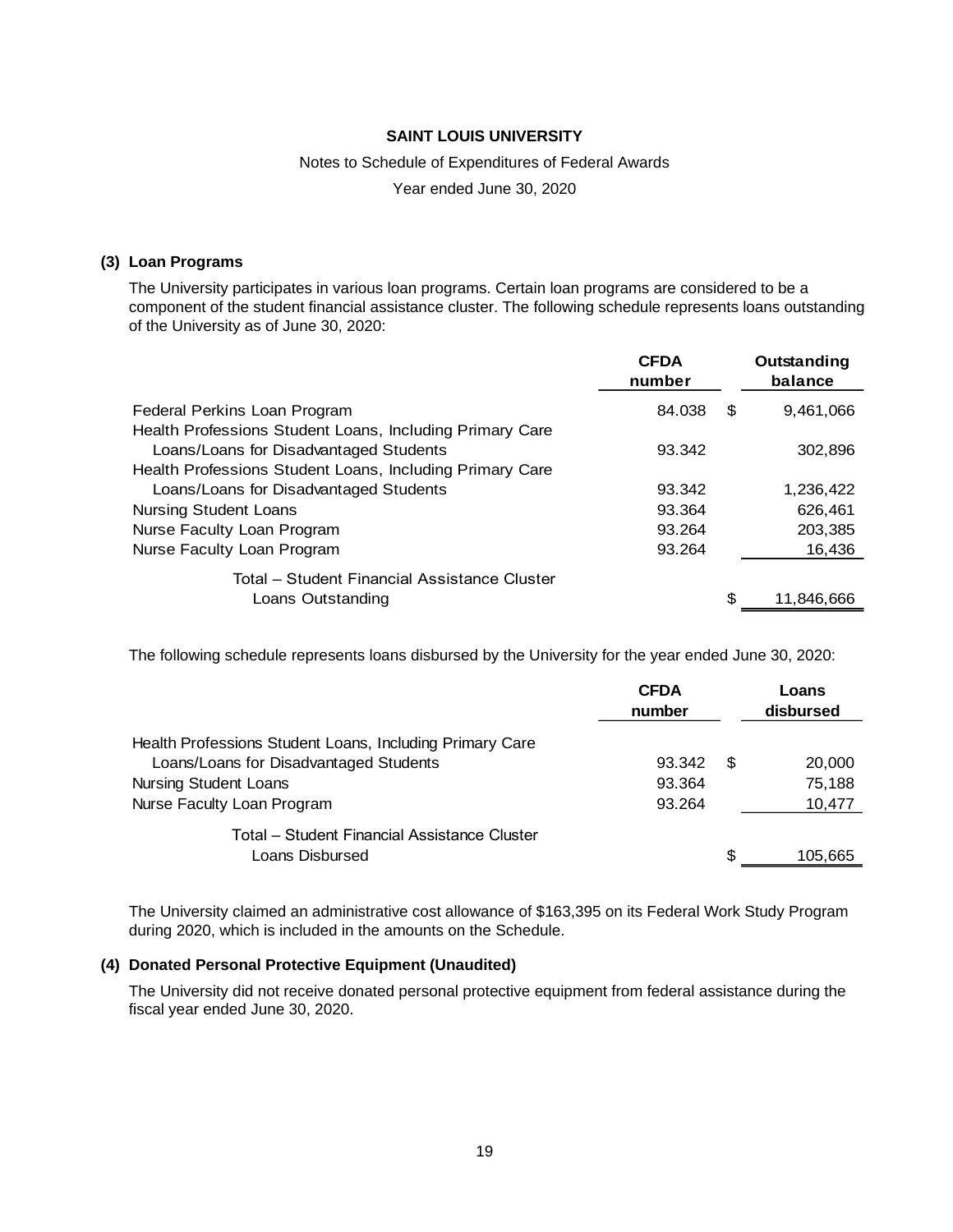Schedule of Findings and Questioned Costs

Year ended June 30, 2020

### **(1) Summary of Auditors' Results**

- (a) Type of report issued on whether the consolidated financial statements were prepared in accordance with generally accepted accounting principles: **Unmodified**
- (b) Internal control deficiencies over financial reporting disclosed by the audit of the consolidated financial statements:
	- Material weaknesses: **No**
	- Significant deficiencies: **None Reported**
- (c) Noncompliance material to the consolidated financial statements: **No**
- (d) Internal control deficiencies over major programs disclosed by the audit:
	- Material weaknesses: **No**
	- Significant deficiencies: **Yes**
- (e) Type of report issued on compliance for major programs: **Unmodified**
- (f) Audit findings that are required to be reported in accordance with 2 CFR 200.516(a): **Yes**
- (g) Major programs:
	- Research and Development Cluster: Various CFDA numbers
	- Student Financial Assistance Cluster: Various CFDA numbers
	- CFDA No. 84.425 U.S. Department of Education COVID-19 Education Stabilization Fund Higher Education Emergency Relief Fund
- (h) Dollar threshold used to distinguish between Type A and Type B programs: **\$1,196,651**
- (i) Auditee qualified as a low-risk auditee: **Yes**
- **(2) Findings Relating to the Financial Statements Reported in Accordance with** *Government Auditing Standards*

None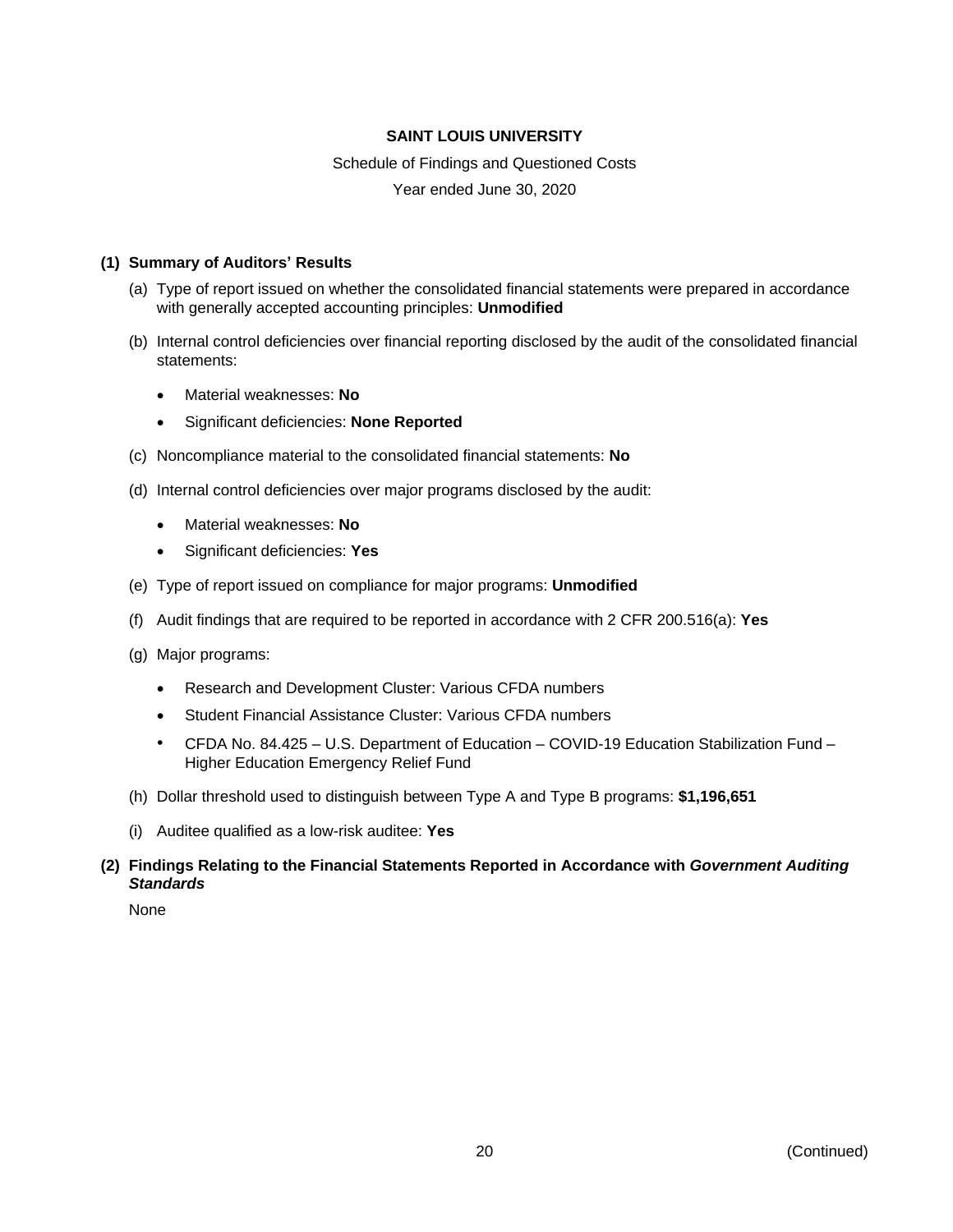Schedule of Findings and Questioned Costs Year ended June 30, 2020

# **(3) Findings and Questioned Costs Relating to Federal Awards**

## **Finding 2020-001**

**Federal Program Title** – COVID-19 - Education Stabilization Fund - Higher Education Emergency Relief Fund – Student Aid Portion

## **CFDA No.** – 84.425E

**Federal Agency** – U.S. Department of Education – Direct Program

**Federal Award Numbers** – Not Applicable

**Grant Award Period** – April 9, 2020 through April 8, 2021

### **Compliance Requirement** – Reporting

### *Criteria:*

As set forth through guidance posted by the U.S. Department of Education (DOE), on May 6, 2020 and updated on September 1, 2020 at [https://fsapartners.ed.gov/knowledge-center/library/electronic](https://fsapartners.ed.gov/knowledge-center/library/electronic-announcements/2020-05-06/higher-education-emergency-relief-fund-reporting-emergency-financial-aid-grants-students-updated-sept-1-2020)[announcements/2020-05-06/higher-education-emergency-relief-fund-reporting-emergency-financial-aid](https://fsapartners.ed.gov/knowledge-center/library/electronic-announcements/2020-05-06/higher-education-emergency-relief-fund-reporting-emergency-financial-aid-grants-students-updated-sept-1-2020)[grants-students-updated-sept-1-2020,](https://fsapartners.ed.gov/knowledge-center/library/electronic-announcements/2020-05-06/higher-education-emergency-relief-fund-reporting-emergency-financial-aid-grants-students-updated-sept-1-2020) the following information must appear in a format and location that is easily accessible to the public, 30 days after the date of the institution's Certification and Agreement with DOE under 18004(a)(1) and updated every 45 days thereafter:

- 1) An acknowledgement that the institution signed and returned to the DOE the Certification and Agreement and the assurance that the institution has used, or intends to use, no less than 50 percent of the funds received under Section 18004(a)(1) of the CARES Act to provide Emergency Financial Aid Grants to students.
- 2) The total amount of funds that the institution will receive or has received from the DOE pursuant to the institution's Certification and Agreement [for] Emergency Financial Aid Grants to Students.
- 3) The total amount of Emergency Financial Aid Grants distributed to students under Section 18004(a)(1) of the CARES Act as of the date of submission (i.e., as of the 30-day Report and every 45 days thereafter).
- 4) The estimated total number of students at the institution eligible to participate in programs under Section 484 in Title IV of the Higher Education Act of 1965 and thus eligible to receive Emergency Financial Aid Grants to students under Section 18004(a)(1) of the CARES Act.
- 5) The total number of students who have received an Emergency Financial Aid Grant to students under Section 18004(a)(1) of the CARES Act.
- 6) The method(s) used by the institution to determine which students receive Emergency Financial Aid Grants and how much they would receive under Section 18004(a)(1) of the CARES Act.
- 7) Any instructions, directions, or guidance provided by the institution to students concerning the Emergency Financial Aid Grants.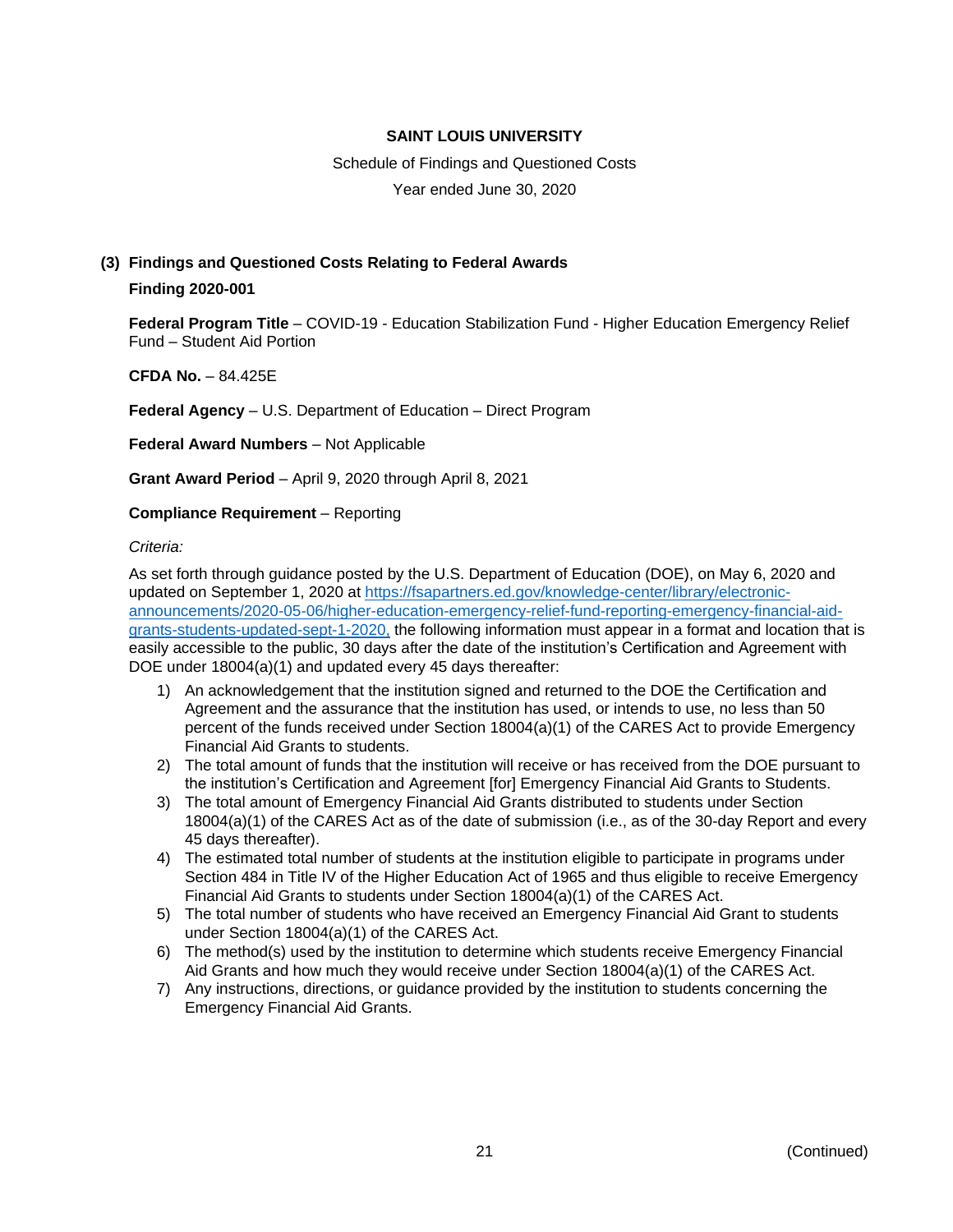Schedule of Findings and Questioned Costs

Year ended June 30, 2020

In addition, 2 CFR 200.303 requires nonfederal entities to, among other things, establish and maintain effective internal control over the Federal award that provides reasonable assurance that the non-Federal entity is managing the Federal award in compliance with Federal statutes, regulations, and the terms and conditions of the Federal award.

### *Conditions Found:*

The University did not have an effective system of internal control in place to ensure the Section 18004(a)(1) student aid portion for the quarterly public reports were being posted timely and accurately. While performing audit procedures related to reporting, the following conditions were identified for one of the two total reports related to fiscal year 2020:

- The report was not posted to the University's website by the required posting date.
- The total amount of emergency financial aid grants distributed to students was understated by \$3,300.
- The total number of students who received an emergency financial aid grant was understated by four students.

### *Questioned Cost:*

Questioned costs are not determinable.

### *Context:*

The University is required to publicly post certain information on their website no later than 30 days after the date of the institution's Certification and Agreement with DOE, and update that information every 45 days thereafter (by posting a new report) in relation to Section 18004(a)(1). The University did not post to the University's website an update of certain information within 45 days after the initial public posting. In addition, the information included within the public posting did not contain an accurate total amount of emergency federal aid grants distributed to students or total number of students who received an emergency financial aid grant.

### *Cause and Effect:*

The University did not have an effective system of internal control to ensure the required reports posted to the University's website were publicly posted within the required timeframe and that the information included within the required reports was accurate. As a result, one of the total of two Section 18004(a)(1) reports, were not publicly posted within the required timeframe and the public posting did not contain an accurate total amount of emergency federal aid grants distributed to students or total number of students who received an emergency financial aid grant.

### *Repeat Finding:*

A similar finding was not reported in prior year audit.

### *Statistical Sampling:*

The sample was not intended to be, and was not, a statistically valid sample.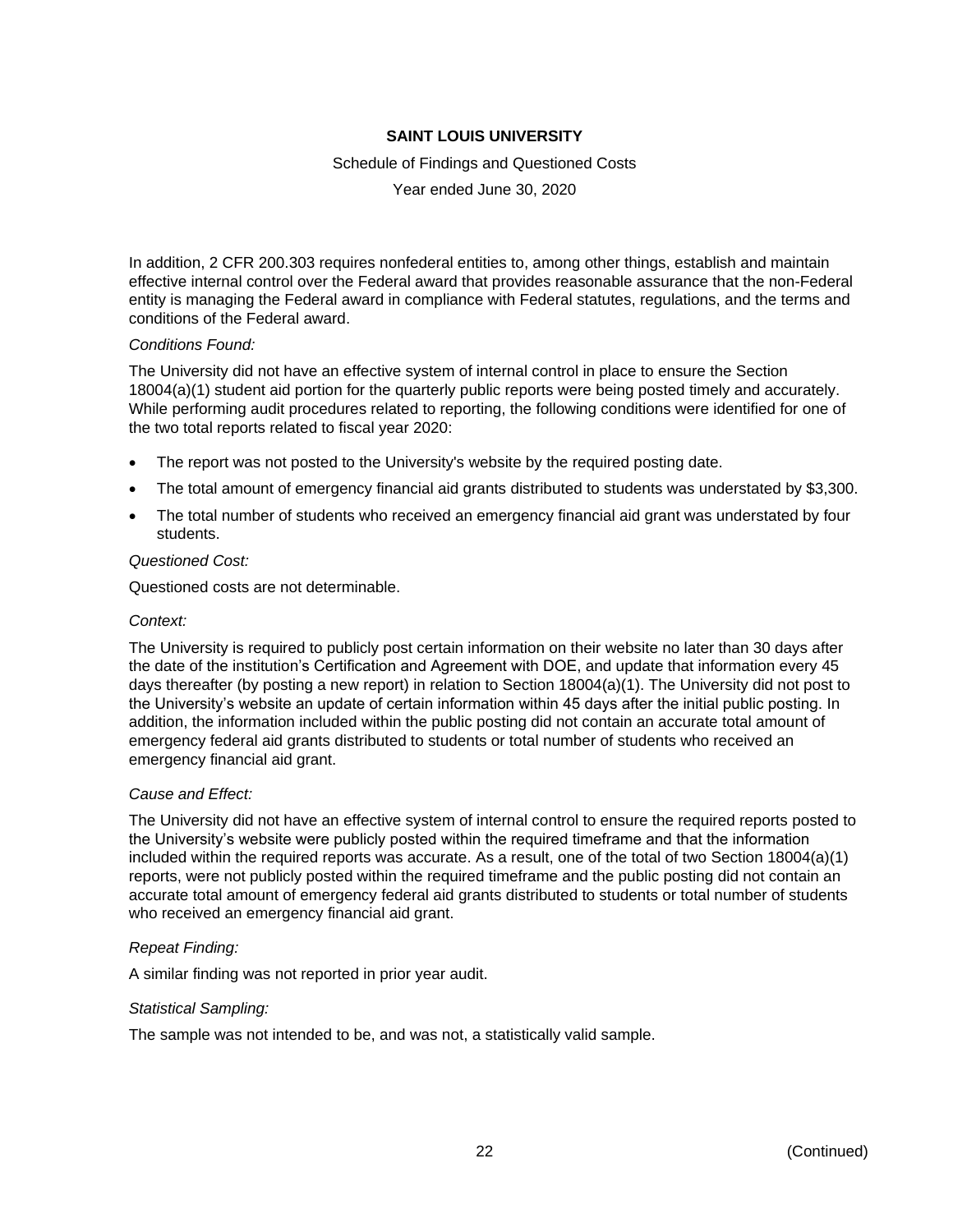Schedule of Findings and Questioned Costs

Year ended June 30, 2020

#### *Recommendations:*

We recommend the University enhance its internal control process to ensure that the University has effective internal controls in place to ensure the required reports are publicly posted within the required timeframe and that the information included within the required reports is accurate as required by DOE.

### *View of Responsible Official:*

The University concurs the reporting requirements were late in being defined and confusing with guidance for public posting as well as use of the Federal Funding Accountability and Transparency Act of 2006 (FFATA), Pub.L. 109-282, as amended by the Digital Accountability and Transparency Act (DATA Act), Pub.L. 113-101 to fulfill requirements.

An error did occur when a report summary updated after May 22, 2020 was not pulled to update, rather the same report added to the web a second time. This has been corrected and CARES/HEERF I funding marked as final.

Contact Name: Cari Wickliffe, Assistant Vice President

Contact Telephone Number: 314-977-2353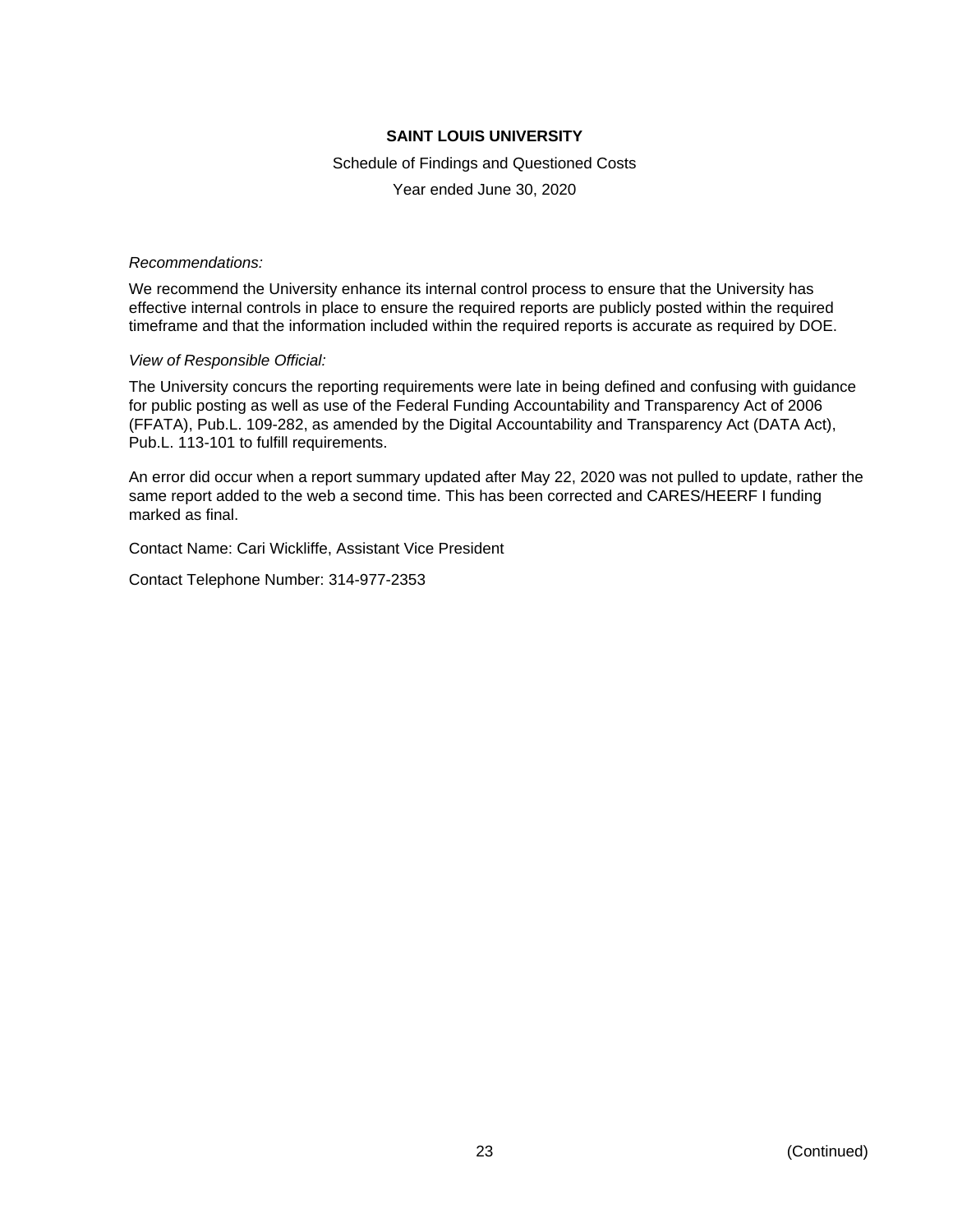Schedule of Findings and Questioned Costs Year ended June 30, 2020

### **Finding 2020-002**

**Federal Program Title** – Student Financial Assistance Cluster – Federal Pell Grant Program and Federal Direct Student Loans

**CFDA No.** – 84.063, 84.268

**Federal Agency** – U.S. Department of Education – Direct Program

**Federal Award Numbers** – Not Applicable

**Grant Award Period** – July 1, 2019 through June 30, 2020

**Compliance Requirement** – Special Tests and Provisions – Enrollment Reporting

#### *Criteria:*

As set forth in 34 CFR Section 685.309(b)(2), participating schools in the Direct Loan Program are to notify the Secretary of Education if a Direct Loan had been made to or on behalf of a student who enrolled at the school but ceased to be enrolled on at least half-time basis or has or has been accepted for enrollment at the school but failed to enroll on at least a half-time basis for the period which the loan was intended. In addition, 2 CFR 200.303 requires nonfederal entities to, among other things, establish and maintain effective internal control over the Federal award that provides reasonable assurance that the non-Federal entity is managing the Federal award in compliance with Federal statutes, regulations, and the terms and conditions of the Federal award.

### *Conditions Found:*

The University did not have an effective system of internal control in place to ensure students enrollment status, for those who withdrew from the University during the fiscal year, were properly reported to the National Student Loan Data System (NSLDS) within 60 days of the change. While performing testwork over enrollment reporting, for 4 out of 42 students selected that withdrew from the University during fiscal year 2020, the enrollment status was not reported to the NSLDS within 60 days of the change.

- For 3 out of a total population of 10 students that had a backdated withdraw during fiscal year 2020, the enrollment status was not reported to the NSLDS within 60 days of the change.
- For 1 out of 32 students selected that withdrew, the enrollment status was not reported to the NSLDS within 60 days of the change during fiscal year 2020.

### *Questioned Cost:*

Questioned costs are not determinable.